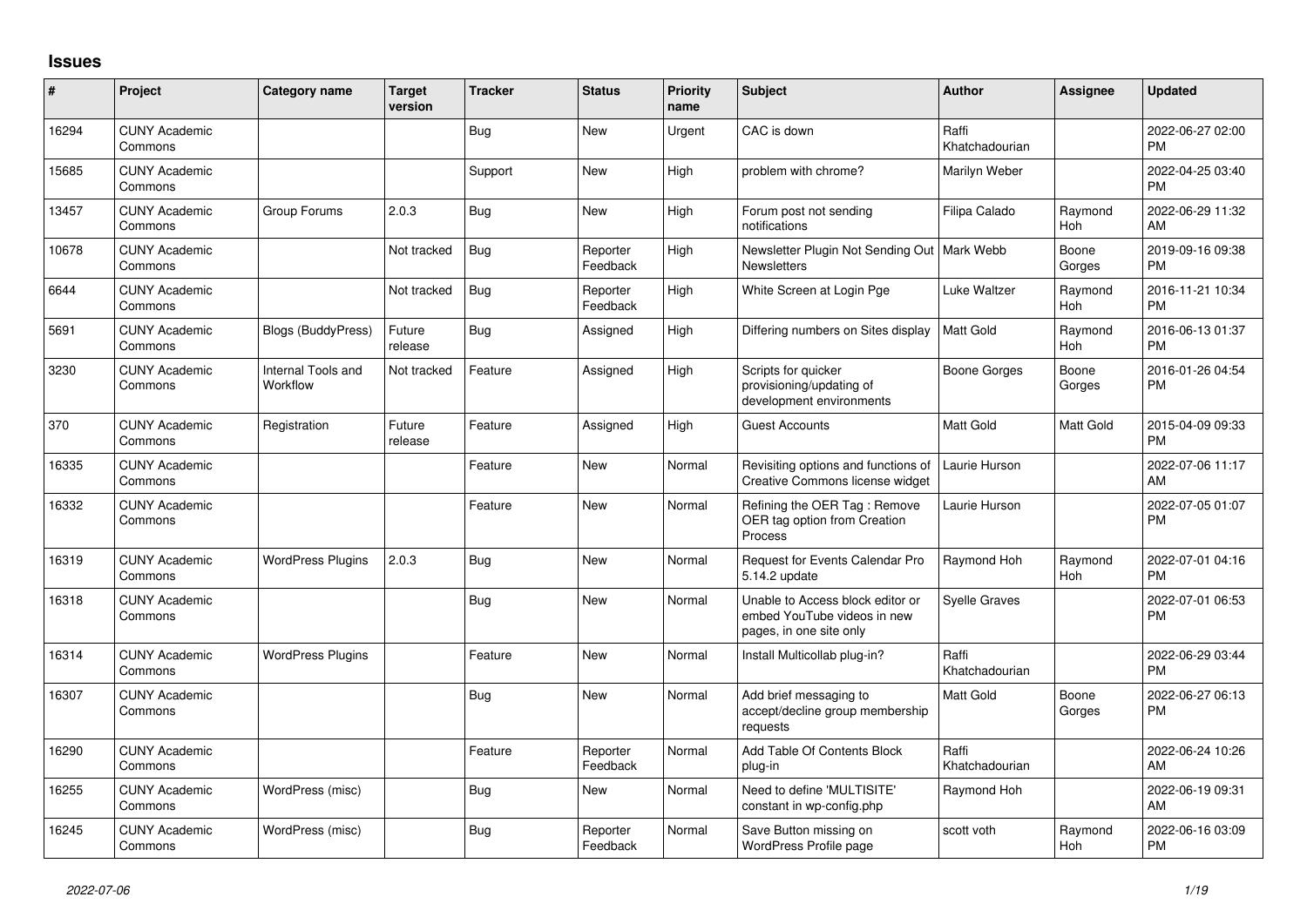| #     | Project                         | Category name              | <b>Target</b><br>version | <b>Tracker</b> | <b>Status</b>        | Priority<br>name | Subject                                                    | Author                  | <b>Assignee</b> | <b>Updated</b>                |
|-------|---------------------------------|----------------------------|--------------------------|----------------|----------------------|------------------|------------------------------------------------------------|-------------------------|-----------------|-------------------------------|
| 16199 | <b>CUNY Academic</b><br>Commons | <b>Directories</b>         | 2.0.3                    | <b>Bug</b>     | <b>New</b>           | Normal           | Removed "Semester" Filter from<br><b>Courses Directory</b> | Laurie Hurson           | Boone<br>Gorges | 2022-06-29 11:32<br>AM        |
| 16177 | <b>CUNY Academic</b><br>Commons | Reply By Email             |                          | Bug            | <b>New</b>           | Normal           | Switch to Inbound mode for RBE                             | Raymond Hoh             | Raymond<br>Hoh  | 2022-05-30 04:32<br><b>PM</b> |
| 16110 | <b>CUNY Academic</b><br>Commons |                            |                          | Support        | Reporter<br>Feedback | Normal           | remove Creative Commons<br>license from pages?             | Marilyn Weber           | Raymond<br>Hoh  | 2022-05-17 06:11<br><b>PM</b> |
| 16099 | <b>CUNY Academic</b><br>Commons |                            |                          | Support        | Reporter<br>Feedback | Normal           | request for Newsletter Glue                                | Marilyn Weber           |                 | 2022-05-13 12:14<br><b>PM</b> |
| 16092 | <b>CUNY Academic</b><br>Commons |                            | Future<br>release        | Feature        | Hold                 | Normal           | Don't show main site in Site<br>search results             | Boone Gorges            | Boone<br>Gorges | 2022-05-17 03:12<br><b>PM</b> |
| 15923 | <b>CUNY Academic</b><br>Commons |                            | Not tracked              | Feature        | Reporter<br>Feedback | Normal           | <b>Bellows Plugin Adjustments</b>                          | Laurie Hurson           |                 | 2022-04-20 10:10<br>AM        |
| 15883 | <b>CUNY Academic</b><br>Commons |                            | 2.1.0                    | Feature        | <b>New</b>           | Normal           | Release BPGES update                                       | Boone Gorges            | Boone<br>Gorges | 2022-05-26 10:39<br>AM        |
| 15816 | <b>CUNY Academic</b><br>Commons |                            | Not tracked              | Support        | <b>New</b>           | Normal           | slow loading at SPS                                        | Marilyn Weber           |                 | 2022-04-05 01:26<br><b>PM</b> |
| 15767 | <b>CUNY Academic</b><br>Commons | WordPress (misc)           |                          | Support        | <b>New</b>           | Normal           | Site loading slowly                                        | scott voth              | Boone<br>Gorges | 2022-04-04 08:56<br><b>PM</b> |
| 15757 | <b>CUNY Academic</b><br>Commons |                            |                          | <b>Bug</b>     | <b>New</b>           | Normal           | Members # do not match                                     | Laurie Hurson           |                 | 2022-03-30 04:52<br><b>PM</b> |
| 15655 | <b>CUNY Academic</b><br>Commons |                            | 2.0.3                    | Support        | Reporter<br>Feedback | Normal           | Event Aggregator plugin?                                   | Marilyn Weber           |                 | 2022-06-29 11:32<br>AM        |
| 15613 | <b>CUNY Academic</b><br>Commons |                            | 2.0.3                    | Feature        | Reporter<br>Feedback | Normal           | Adding "Passster" plugin                                   | Laurie Hurson           |                 | 2022-06-29 11:32<br>AM        |
| 15604 | <b>CUNY Academic</b><br>Commons | <b>Email Notifications</b> | Future<br>release        | Feature        | Assigned             | Normal           | Restructure Commons Group<br>Digest Email Messages         | <b>Matt Gold</b>        | Boone<br>Gorges | 2022-05-26 10:45<br>AM        |
| 15565 | <b>CUNY Academic</b><br>Commons |                            |                          | Support        | New                  | Normal           | Events - send updates to an email<br>listserv              | Marilyn Weber           |                 | 2022-03-10 01:06<br><b>PM</b> |
| 15516 | <b>CUNY Academic</b><br>Commons | <b>WordPress Plugins</b>   |                          | <b>Bug</b>     | Reporter<br>Feedback | Normal           | Can't publish or save draft of post<br>on wordpress.com    | Raffi<br>Khatchadourian | Raymond<br>Hoh  | 2022-03-02 05:52<br><b>PM</b> |
| 15370 | <b>CUNY Academic</b><br>Commons |                            |                          | Support        | Reporter<br>Feedback | Normal           | All-in-One Event Calendar?                                 | Marilyn Weber           |                 | 2022-02-17 11:03<br>AM        |
| 15260 | <b>CUNY Academic</b><br>Commons |                            |                          | Support        | Reporter<br>Feedback | Normal           | Diacritical markings   European<br>Stages                  | Marilyn Weber           |                 | 2022-02-04 08:16<br>AM        |
| 15242 | <b>CUNY Academic</b><br>Commons | Performance                | Not tracked              | Bug            | Reporter<br>Feedback | Normal           | Slugist site                                               | Raffi<br>Khatchadourian | Boone<br>Gorges | 2022-02-07 11:14<br>AM        |
| 15210 | <b>CUNY Academic</b><br>Commons | Analytics                  | Not tracked              | Design/UX      | <b>New</b>           | Normal           | Google Analytics improvements                              | Colin McDonald          | Boone<br>Gorges | 2022-05-24 10:47<br>AM        |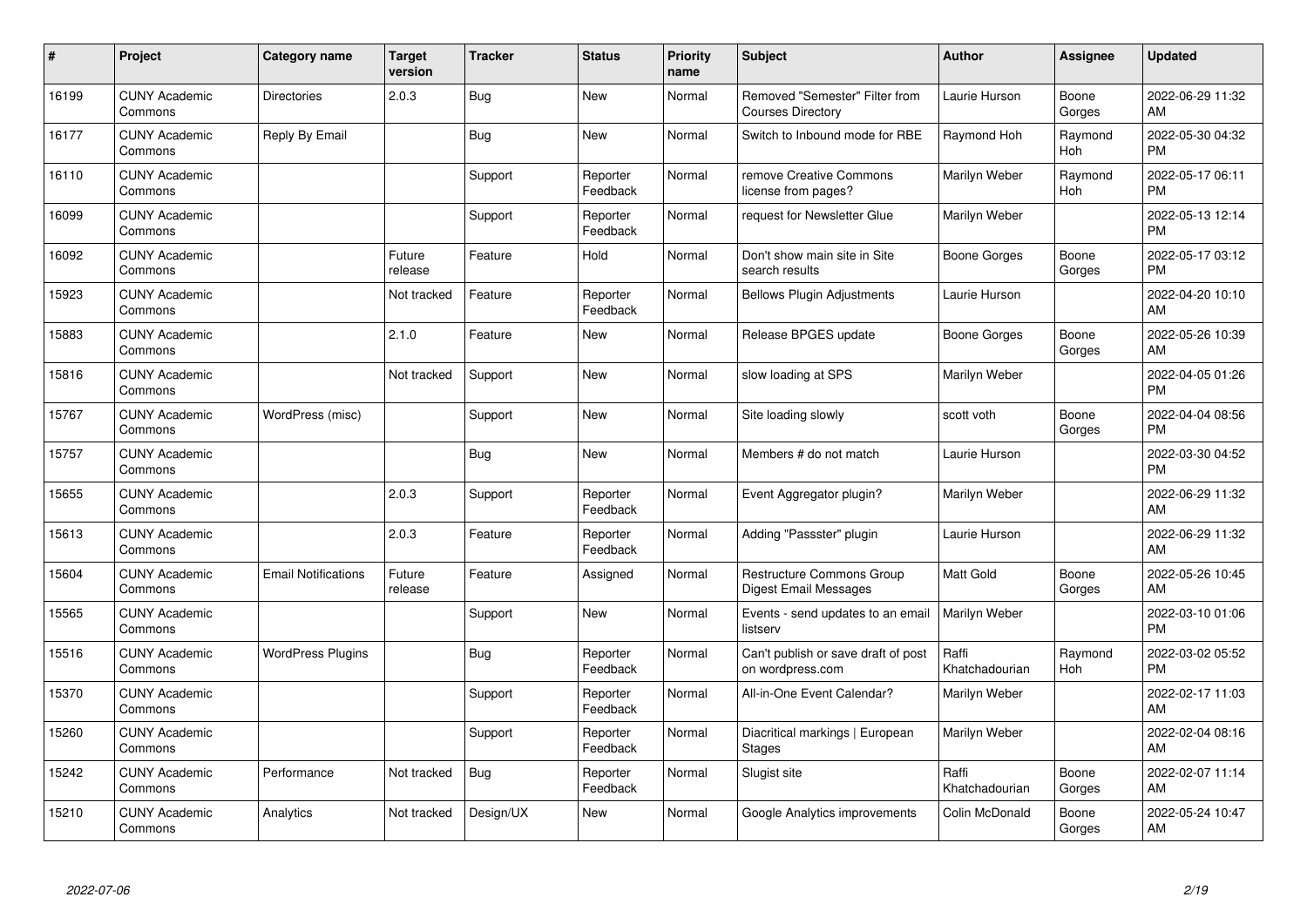| #     | Project                         | Category name                         | <b>Target</b><br>version | <b>Tracker</b> | <b>Status</b>        | <b>Priority</b><br>name | <b>Subject</b>                                                       | Author                  | Assignee        | <b>Updated</b>                |
|-------|---------------------------------|---------------------------------------|--------------------------|----------------|----------------------|-------------------------|----------------------------------------------------------------------|-------------------------|-----------------|-------------------------------|
| 15194 | <b>CUNY Academic</b><br>Commons | <b>Internal Tools and</b><br>Workflow | 2.1.0                    | Feature        | <b>New</b>           | Normal                  | PHPCS sniff for un-restored<br>switch to blog() calls                | Boone Gorges            | Jeremy Felt     | 2022-05-26 10:45<br>AM        |
| 15176 | <b>CUNY Academic</b><br>Commons |                                       | Not tracked              | Support        | Reporter<br>Feedback | Normal                  | Archiving Q Writing & Old<br>Wordpress Sites on the Commons          | Laurie Hurson           |                 | 2022-02-08 10:28<br>AM        |
| 15169 | <b>CUNY Academic</b><br>Commons |                                       | 2.0.3                    | Support        | Reporter<br>Feedback | Normal                  | new Prelude website zipfiles for<br>custom theme and other files.    | Marilyn Weber           |                 | 2022-06-29 11:32<br>AM        |
| 15045 | <b>CUNY Academic</b><br>Commons |                                       |                          | Support        | New                  | Normal                  | no result for KCeL in the search<br>box on the commons               | Marilyn Weber           |                 | 2021-12-10 11:29<br>AM        |
| 14994 | <b>CUNY Academic</b><br>Commons | cdev.gc.cuny.edu                      | Not tracked              | Support        | In Progress          | Normal                  | Clear Cache on CDEV                                                  | scott voth              | Raymond<br>Hoh  | 2021-12-07 03:51<br><b>PM</b> |
| 14987 | <b>CUNY Academic</b><br>Commons | <b>WordPress Plugins</b>              | Future<br>release        | Bug            | <b>New</b>           | Normal                  | Elementor update causes<br>database freeze-up                        | Boone Gorges            | Boone<br>Gorges | 2021-11-29 12:02<br><b>PM</b> |
| 14983 | <b>CUNY Academic</b><br>Commons | WordPress (misc)                      | Not tracked              | Support        | Reporter<br>Feedback | Normal                  | "Read More" tag not working                                          | Rebecca Krisel          | Raymond<br>Hoh  | 2021-11-23 01:17<br><b>PM</b> |
| 14940 | <b>CUNY Academic</b><br>Commons |                                       |                          | <b>Bug</b>     | <b>New</b>           | Normal                  | Discrepancy between Commons<br>profile "sites" and actual # of sites | Laurie Hurson           |                 | 2021-11-08 11:09<br>AM        |
| 14936 | <b>CUNY Academic</b><br>Commons |                                       |                          | <b>Bug</b>     | <b>New</b>           | Normal                  | Commons websites blocked by<br>SPS campus network                    | Laurie Hurson           |                 | 2021-11-03 03:57<br><b>PM</b> |
| 14911 | <b>CUNY Academic</b><br>Commons | <b>WordPress Themes</b>               | Not tracked              | Support        | <b>New</b>           | Normal                  | Twentytwentyone theme                                                | Marilyn Weber           |                 | 2021-10-28 10:37<br>AM        |
| 14908 | <b>CUNY Academic</b><br>Commons | Performance                           |                          | <b>Bug</b>     | <b>New</b>           | Normal                  | Stale object cache on cdev                                           | Raymond Hoh             | Boone<br>Gorges | 2021-12-07 09:45<br>AM        |
| 14900 | <b>CUNY Academic</b><br>Commons |                                       | Not tracked              | Support        | Reporter<br>Feedback | Normal                  | previous theme?                                                      | Marilyn Weber           |                 | 2021-10-25 10:31<br>AM        |
| 14842 | <b>CUNY Academic</b><br>Commons |                                       | Not tracked              | Support        | Reporter<br>Feedback | Normal                  | Question about widgets and block<br>editor                           | Gina Cherry             |                 | 2021-10-06 03:01<br><b>PM</b> |
| 14792 | <b>CUNY Academic</b><br>Commons |                                       |                          | <b>Bug</b>     | <b>New</b>           | Normal                  | Inconsistent email notifications<br>from gravity forms               | Raffi<br>Khatchadourian |                 | 2021-10-04 01:50<br><b>PM</b> |
| 14787 | <b>CUNY Academic</b><br>Commons | <b>Plugin Packages</b>                | Future<br>release        | Feature        | <b>New</b>           | Normal                  | Creating a "Design" plugin<br>package                                | Laurie Hurson           | scott voth      | 2022-04-27 04:56<br><b>PM</b> |
| 14784 | <b>CUNY Academic</b><br>Commons |                                       |                          | Support        | Reporter<br>Feedback | Normal                  | User report of logo problem when<br>using Customizer theme           | Marilyn Weber           |                 | 2021-09-17 10:25<br>AM        |
| 14629 | <b>CUNY Academic</b><br>Commons |                                       | Not tracked              | <b>Bug</b>     | Reporter<br>Feedback | Normal                  | Possible Post Order Bug?                                             | <b>Syelle Graves</b>    |                 | 2021-09-14 10:47<br>AM        |
| 14538 | <b>CUNY Academic</b><br>Commons |                                       | Not tracked              | Support        | Reporter<br>Feedback | Normal                  | <b>Weebly To Commons</b>                                             | Laurie Hurson           |                 | 2021-09-14 10:47<br>AM        |
| 14504 | <b>CUNY Academic</b><br>Commons |                                       | Not tracked              | Publicity      | Reporter<br>Feedback | Normal                  | Adding showcases to home page<br>menu                                | Laurie Hurson           | Boone<br>Gorges | 2022-01-19 03:26<br><b>PM</b> |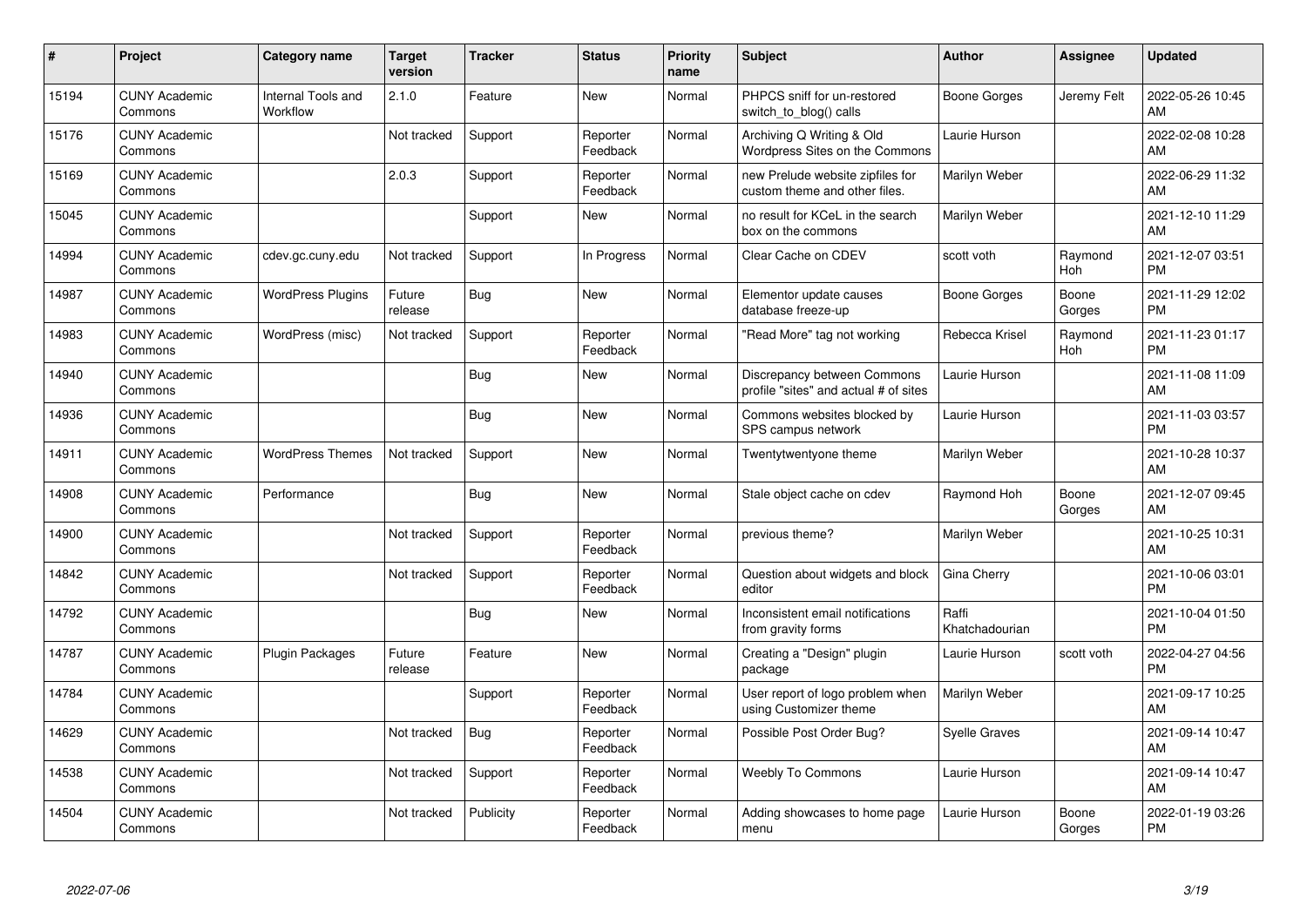| #     | <b>Project</b>                  | Category name                  | <b>Target</b><br>version | <b>Tracker</b> | <b>Status</b>        | Priority<br>name | <b>Subject</b>                                                                             | Author           | Assignee        | <b>Updated</b>                |
|-------|---------------------------------|--------------------------------|--------------------------|----------------|----------------------|------------------|--------------------------------------------------------------------------------------------|------------------|-----------------|-------------------------------|
| 14496 | <b>CUNY Academic</b><br>Commons | Domain Mapping                 | Future<br>release        | Bug            | New                  | Normal           | Mapped domain SSO uses<br>third-party cookies                                              | Raymond Hoh      | Raymond<br>Hoh  | 2021-05-24 04:03<br><b>PM</b> |
| 14483 | <b>CUNY Academic</b><br>Commons | WordPress - Media              | Not tracked              | <b>Bug</b>     | Reporter<br>Feedback | Normal           | <b>Wordpress PDF Embed Stopped</b><br>Working after JITP Media Clone                       | Patrick DeDauw   | Boone<br>Gorges | 2021-05-20 01:51<br><b>PM</b> |
| 14475 | <b>CUNY Academic</b><br>Commons |                                | Not tracked              | Publicity      | New                  | Normal           | <b>OER Showcase Page</b>                                                                   | Laurie Hurson    | Laurie Hurson   | 2021-09-14 10:46<br>AM        |
| 14398 | <b>CUNY Academic</b><br>Commons |                                | Not tracked              | Support        | Reporter<br>Feedback | Normal           | Events plug-in notification problem                                                        | Marilyn Weber    |                 | 2021-05-11 11:21<br>AM        |
| 14394 | <b>CUNY Academic</b><br>Commons |                                | Not tracked              | Feature        | New                  | Normal           | Commons News Site - redesign                                                               | scott voth       | scott voth      | 2021-09-14 10:46<br>AM        |
| 14309 | <b>CUNY Academic</b><br>Commons | Group Library                  | Future<br>release        | Feature        | New                  | Normal           | Better handling of<br>bp_group_document file download<br>attempts when file is not present | Boone Gorges     | Boone<br>Gorges | 2021-11-19 12:28<br><b>PM</b> |
| 14184 | <b>CUNY Academic</b><br>Commons | <b>Public Portfolio</b>        | Future<br>release        | Feature        | <b>New</b>           | Normal           | Centralized mechanism for storing<br>Campus affiliations                                   | Boone Gorges     | Boone<br>Gorges | 2022-01-04 11:35<br>AM        |
| 14113 | <b>CUNY Academic</b><br>Commons | WordPress (misc)               | Future<br>release        | Bug            | Hold                 | Normal           | Block Editor Not Working on this<br>page - Json error                                      | scott voth       | Boone<br>Gorges | 2021-03-05 11:01<br>AM        |
| 14074 | <b>CUNY Academic</b><br>Commons | WordPress (misc)               | Not tracked              | Support        | Reporter<br>Feedback | Normal           | page password protection problem                                                           | Marilyn Weber    |                 | 2021-03-02 11:03<br>AM        |
| 13975 | <b>CUNY Academic</b><br>Commons | Social Paper                   | Not tracked              | Support        | Reporter<br>Feedback | Normal           | can't approve comments on Social   Marilyn Weber<br>Paper paper                            |                  |                 | 2021-02-12 09:33<br>AM        |
| 13949 | <b>CUNY Academic</b><br>Commons |                                | Not tracked              | Bug            | New                  | Normal           | Continued debugging of runaway<br>MySQL connections                                        | <b>Matt Gold</b> | Boone<br>Gorges | 2021-09-14 10:42<br>AM        |
| 13946 | <b>CUNY Academic</b><br>Commons | <b>WordPress Plugins</b>       | 2.1.0                    | Support        | Assigned             | Normal           | Custom Embed handler For<br>OneDrive files                                                 | scott voth       | Raymond<br>Hoh  | 2022-05-26 10:46<br>AM        |
| 13891 | <b>CUNY Academic</b><br>Commons | Internal Tools and<br>Workflow | 2.1.0                    | Feature        | <b>New</b>           | Normal           | Migrate automated linting to<br>GitHub Actions                                             | Boone Gorges     | Jeremy Felt     | 2022-06-29 11:13<br>AM        |
| 13835 | <b>CUNY Academic</b><br>Commons | WordPress (misc)               | Future<br>release        | Feature        | New                  | Normal           | Allow OneSearch widget to have<br>'CUNY' as campus                                         | Boone Gorges     | Boone<br>Gorges | 2021-11-19 12:39<br><b>PM</b> |
| 13650 | <b>CUNY Academic</b><br>Commons | Group Library                  | Future<br>release        | Feature        | <b>New</b>           | Normal           | Forum Attachments in Group<br>Library                                                      | Laurie Hurson    |                 | 2021-11-19 12:30<br><b>PM</b> |
| 13466 | <b>CUNY Academic</b><br>Commons | Cavalcade                      | Future<br>release        | Feature        | New                  | Normal           | Automated cleanup for duplicate<br>Cavalcade tasks                                         | Boone Gorges     | Boone<br>Gorges | 2020-10-13 05:24<br><b>PM</b> |
| 13430 | <b>CUNY Academic</b><br>Commons | Reply By Email                 | Not tracked              | <b>Bug</b>     | New                  | Normal           | Delay in RBE                                                                               | Luke Waltzer     | Raymond<br>Hoh  | 2020-10-13 11:16<br>AM        |
| 13370 | <b>CUNY Academic</b><br>Commons | Group Library                  | Future<br>release        | Feature        | New                  | Normal           | Library bulk deletion and folder<br>editing                                                | Colin McDonald   | Boone<br>Gorges | 2020-10-13 10:41<br>AM        |
| 13358 | <b>CUNY Academic</b><br>Commons | Group Forums                   | Future<br>release        | Feature        | <b>New</b>           | Normal           | Improved UI for group forum<br>threading settings                                          | Boone Gorges     | Raymond<br>Hoh  | 2021-11-19 12:27<br><b>PM</b> |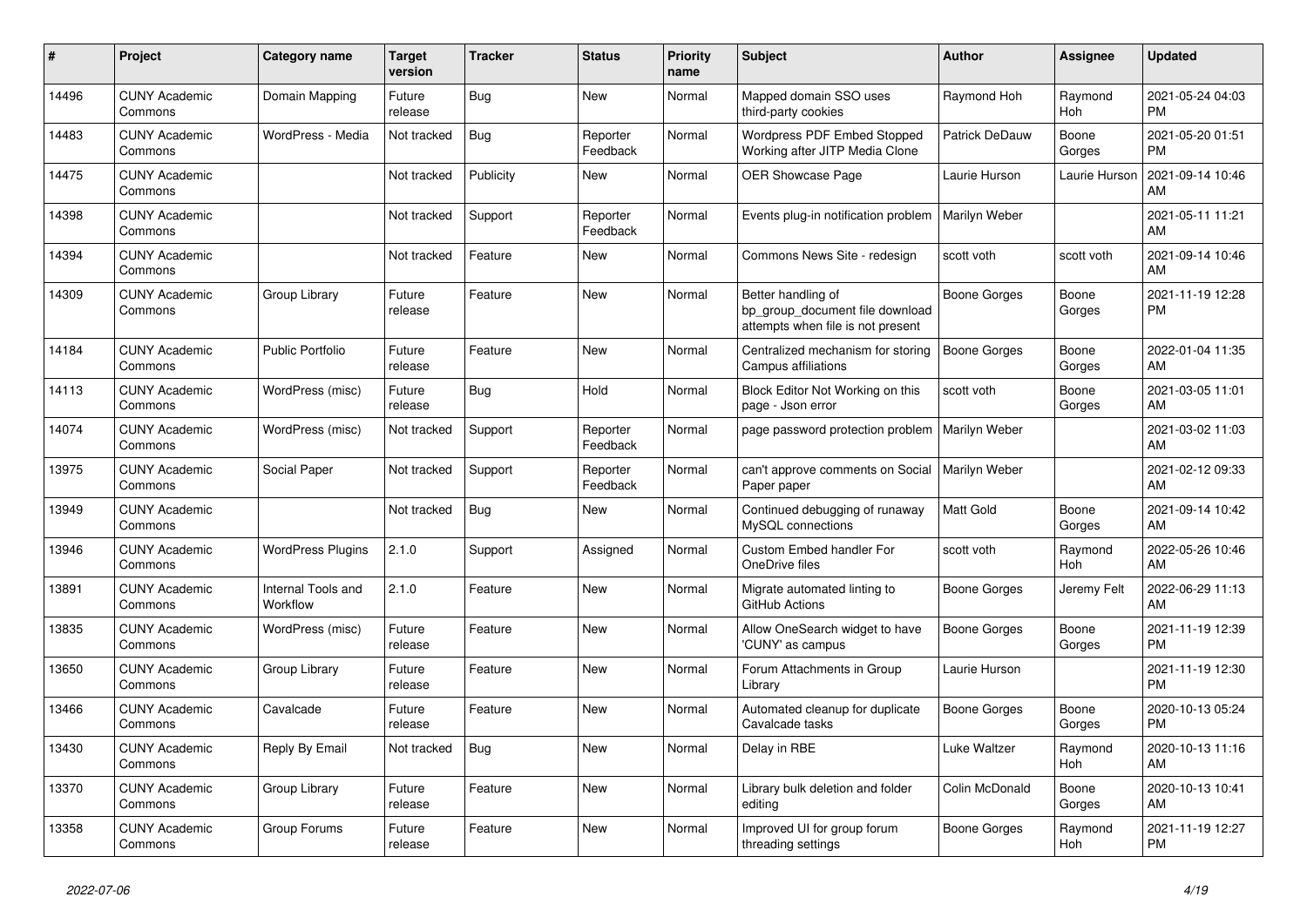| #     | <b>Project</b>                  | <b>Category name</b>      | <b>Target</b><br>version | <b>Tracker</b> | <b>Status</b>        | <b>Priority</b><br>name | <b>Subject</b>                                                                                | <b>Author</b>       | Assignee           | <b>Updated</b>                |
|-------|---------------------------------|---------------------------|--------------------------|----------------|----------------------|-------------------------|-----------------------------------------------------------------------------------------------|---------------------|--------------------|-------------------------------|
| 13331 | <b>CUNY Academic</b><br>Commons | Site cloning              | Future<br>release        | Bug            | New                  | Normal                  | Combine Site Template and Clone<br>operations                                                 | Boone Gorges        | Jeremy Felt        | 2021-11-19 12:39<br><b>PM</b> |
| 13328 | <b>CUNY Academic</b><br>Commons | Group Forums              | Not tracked              | <b>Bug</b>     | Reporter<br>Feedback | Normal                  | cross-posting in two related<br>groups                                                        | Marilyn Weber       | Raymond<br>Hoh     | 2020-09-15 10:39<br><b>PM</b> |
| 13286 | <b>CUNY Academic</b><br>Commons |                           | Not tracked              | Support        | <b>New</b>           | Normal                  | problem connecting with<br>WordPress app                                                      | Marilyn Weber       | Raymond<br>Hoh     | 2020-09-08 11:16<br>AM        |
| 13255 | <b>CUNY Academic</b><br>Commons |                           | Not tracked              | Support        | Reporter<br>Feedback | Normal                  | Accessibility problems                                                                        | Marilyn Weber       |                    | 2020-09-01 05:48<br><b>PM</b> |
| 13199 | <b>CUNY Academic</b><br>Commons | Group Forums              | Future<br>release        | Feature        | New                  | Normal                  | Favoring Groups over bbPress<br>plugin                                                        | Colin McDonald      | Colin<br>McDonald  | 2021-11-19 12:28<br><b>PM</b> |
| 13048 | <b>CUNY Academic</b><br>Commons | Shortcodes and<br>embeds  | Future<br>release        | Feature        | New                  | Normal                  | Jupyter Notebooks support                                                                     | Boone Gorges        |                    | 2020-07-14 11:46<br>AM        |
| 13034 | <b>CUNY Academic</b><br>Commons |                           | Not tracked              | Support        | Reporter<br>Feedback | Normal                  | a site is asking people to join the<br>Commons to get a download                              | Marilyn Weber       |                    | 2020-07-12 07:23<br>AM        |
| 12911 | <b>CUNY Academic</b><br>Commons |                           | Not tracked              | Feature        | <b>New</b>           | Normal                  | Block access to xmlrpc.php based<br>on User-Agent                                             | <b>Boone Gorges</b> | Boone<br>Gorges    | 2020-06-09 05:12<br><b>PM</b> |
| 12741 | <b>CUNY Academic</b><br>Commons | <b>WordPress Plugins</b>  | Not tracked              | Support        | Reporter<br>Feedback | Normal                  | Tableau Public Viz Block                                                                      | Marilyn Weber       | Raymond<br>Hoh     | 2020-05-12 11:00<br>AM        |
| 12573 | <b>CUNY Academic</b><br>Commons | <b>WordPress Plugins</b>  | Future<br>release        | Bug            | New                  | Normal                  | <b>CommentPress Core Issues</b>                                                               | scott voth          |                    | 2020-03-24 04:32<br><b>PM</b> |
| 12484 | <b>CUNY Academic</b><br>Commons |                           | Not tracked              | Support        | Reporter<br>Feedback | Normal                  | Sign up Code for COIL Course<br>starting in March                                             | Laurie Hurson       | Matt Gold          | 2020-03-02 02:26<br><b>PM</b> |
| 12446 | <b>CUNY Academic</b><br>Commons | Groups (misc)             | Future<br>release        | Feature        | Reporter<br>Feedback | Normal                  | Toggle default site to group forum<br>posting                                                 | Laurie Hurson       | Laurie Hurson      | 2020-03-10 11:57<br>AM        |
| 12438 | <b>CUNY Academic</b><br>Commons | Courses                   | Not tracked              | Bug            | New                  | Normal                  | Site appearing twice                                                                          | Laurie Hurson       | Boone<br>Gorges    | 2020-02-18 01:34<br><b>PM</b> |
| 12436 | <b>CUNY Academic</b><br>Commons |                           | Not tracked              | Bug            | Assigned             | Normal                  | Nightly system downtime                                                                       | Boone Gorges        |                    | 2020-08-01 09:30<br>AM        |
| 12392 | <b>CUNY Academic</b><br>Commons | Help/Codex                | Not tracked              | Documentation  | <b>New</b>           | Normal                  | <b>Updates to Common Commons</b><br>Questions on Help Page                                    | scott voth          | Margaret<br>Galvan | 2020-02-11 10:53<br>AM        |
| 12382 | <b>CUNY Academic</b><br>Commons | Membership                | Not tracked              | Support        | New                  | Normal                  | Email request change                                                                          | Marilyn Weber       | Marilyn<br>Weber   | 2020-02-06 12:56<br><b>PM</b> |
| 12360 | <b>CUNY Academic</b><br>Commons | <b>WordPress Themes</b>   | Not tracked              | Bug            | Reporter<br>Feedback | Normal                  | site just says "DANTE We are<br>currently in maintenance mode,<br>please check back shortly." | Marilyn Weber       |                    | 2020-02-04 12:13<br><b>PM</b> |
| 12352 | <b>CUNY Academic</b><br>Commons |                           | Not tracked              | Support        | New                  | Normal                  | "posts list" page builder block<br>option                                                     | Marilyn Weber       |                    | 2020-02-03 01:29<br><b>PM</b> |
| 12350 | <b>CUNY Academic</b><br>Commons | <b>Blogs (BuddyPress)</b> | Not tracked              | Support        | Reporter<br>Feedback | Normal                  | URL creation problem                                                                          | Marilyn Weber       |                    | 2020-02-03 11:27<br>AM        |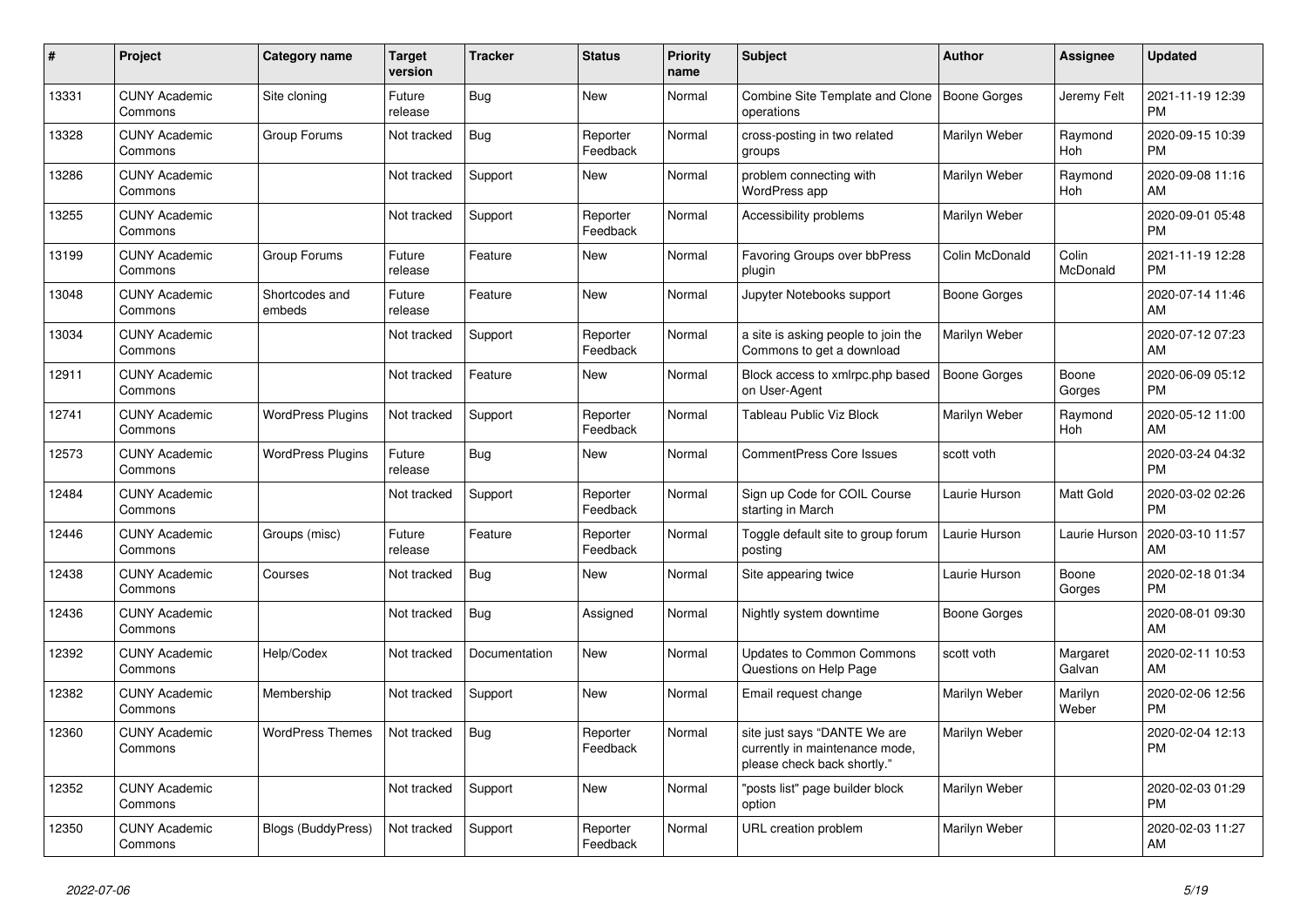| #     | Project                                                                 | <b>Category name</b>       | <b>Target</b><br>version | <b>Tracker</b> | <b>Status</b>        | <b>Priority</b><br>name | <b>Subject</b>                                                               | Author              | <b>Assignee</b>     | <b>Updated</b>                |
|-------|-------------------------------------------------------------------------|----------------------------|--------------------------|----------------|----------------------|-------------------------|------------------------------------------------------------------------------|---------------------|---------------------|-------------------------------|
| 12328 | <b>CUNY Academic</b><br>Commons                                         |                            | Not tracked              | Support        | New                  | Normal                  | Sign up Code for Non-CUNY<br>Faculty                                         | Laurie Hurson       |                     | 2020-01-28 10:25<br>AM        |
| 12247 | <b>CUNY Academic</b><br>Commons                                         | Publicity                  | Not tracked              | Support        | New                  | Normal                  | <b>Screenshot of First Commons</b><br>Homepage                               | scott voth          | scott voth          | 2020-01-14 12:08<br><b>PM</b> |
| 12198 | <b>CUNY Academic</b><br>Commons                                         |                            | Not tracked              | <b>Bug</b>     | Reporter<br>Feedback | Normal                  | Duplicate listing in My Sites                                                | Tom Harbison        |                     | 2019-12-09 05:50<br><b>PM</b> |
| 12121 | <b>CUNY Academic</b><br>Commons                                         | <b>WordPress Plugins</b>   | 2.0.3                    | Feature        | Reporter<br>Feedback | Normal                  | Embedding H5P Iframes on<br><b>Commons Site</b>                              | Laurie Hurson       | Boone<br>Gorges     | 2022-06-29 11:32<br>AM        |
| 12091 | <b>CUNY Academic</b><br>Commons                                         | <b>Group Files</b>         | Future<br>release        | Feature        | New                  | Normal                  | Improved pre-upload file validation<br>for bp-group-documents                | Boone Gorges        | Boone<br>Gorges     | 2019-11-14 01:21<br><b>PM</b> |
| 12062 | AD/O365 Transition<br>from NonMatric to<br><b>Matriculated Students</b> |                            |                          | Feature        | In Progress          | Normal                  | create solution and console project   Emilio Rodriguez                       |                     | Emilio<br>Rodriguez | 2019-11-12 03:56<br><b>PM</b> |
| 12042 | <b>CUNY Academic</b><br>Commons                                         | <b>Email Notifications</b> | Future<br>release        | Feature        | New                  | Normal                  | Improved error logging for BPGES   Boone Gorges<br>send queue                |                     | Boone<br>Gorges     | 2021-11-19 12:25<br><b>PM</b> |
| 12004 | <b>CUNY Academic</b><br>Commons                                         |                            | Not tracked              | Support        | Reporter<br>Feedback | Normal                  | Notifications for spam blog<br>comments                                      | Gina Cherry         | Raymond<br>Hoh      | 2019-11-01 12:05<br><b>PM</b> |
| 11968 | JustPublics@365<br>MediaCamp                                            |                            |                          | Feature        | New                  | Normal                  | Nanoscience Retractable Display<br>Unit                                      | Donald Cherry       | Bonnie<br>Eissner   | 2021-02-19 08:50<br>AM        |
| 11945 | <b>CUNY Academic</b><br>Commons                                         | Reckoning                  | Future<br>release        | Feature        | Reporter<br>Feedback | Normal                  | Add Comments bubble to<br>Reckoning views                                    | <b>Boone Gorges</b> | Boone<br>Gorges     | 2019-11-12 05:14<br><b>PM</b> |
| 11883 | <b>CUNY Academic</b><br>Commons                                         | Help/Codex                 | Not tracked              | Support        | New                  | Normal                  | Need Embedding Help Page<br>Update (Tableau)                                 | Anthony Wheeler     | scott voth          | 2019-09-24 08:49<br>AM        |
| 11879 | <b>CUNY Academic</b><br>Commons                                         |                            | Not tracked              | Bug            | New                  | Normal                  | Hypothesis comments appearing<br>on multiple, different pdfs across<br>blogs | Laurie Hurson       | Laurie Hurson       | 2019-09-19 02:39<br><b>PM</b> |
| 11860 | <b>CUNY Academic</b><br>Commons                                         | Registration               | Future<br>release        | Feature        | <b>New</b>           | Normal                  | Ensure Students Are Aware They<br>Can Use Aliases At Registration            | scott voth          |                     | 2019-09-24 08:46<br>AM        |
| 11848 | <b>CUNY Academic</b><br>Commons                                         |                            | Not tracked              | Support        | Hold                 | Normal                  | a Dean of Faculty wants to share a   Marilyn Weber<br>large file             |                     |                     | 2019-09-24 08:44<br>AM        |
| 11843 | <b>CUNY Academic</b><br>Commons                                         | WordPress (misc)           | Future<br>release        | Design/UX      | New                  | Normal                  | Tweaking the Gutenberg Editor<br>Interface                                   | Laurie Hurson       |                     | 2022-04-26 12:00<br><b>PM</b> |
| 11834 | <b>CUNY Academic</b><br>Commons                                         | Group Files                | Future<br>release        | Feature        | New                  | Normal                  | Improved tools for managing<br>group file folders                            | <b>Boone Gorges</b> | Sonja Leix          | 2019-09-06 03:55<br>PM        |
| 11789 | <b>CUNY Academic</b><br>Commons                                         | Courses                    | Future<br>release        | Feature        | New                  | Normal                  | Ability to remove item from<br>Courses list                                  | Laurie Hurson       | Sonja Leix          | 2019-09-24 12:28<br><b>PM</b> |
| 11788 | <b>CUNY Academic</b><br>Commons                                         | <b>WordPress Plugins</b>   | Future<br>release        | Support        | Reporter<br>Feedback | Normal                  | Plugin Request - Browse Aloud                                                | scott voth          |                     | 2019-09-24 08:42<br>AM        |
| 11787 | <b>CUNY Academic</b><br>Commons                                         |                            | Not tracked              | Support        | Reporter<br>Feedback | Normal                  | automated comments notifications<br>on ZenDesk                               | Marilyn Weber       |                     | 2019-08-26 06:18<br><b>PM</b> |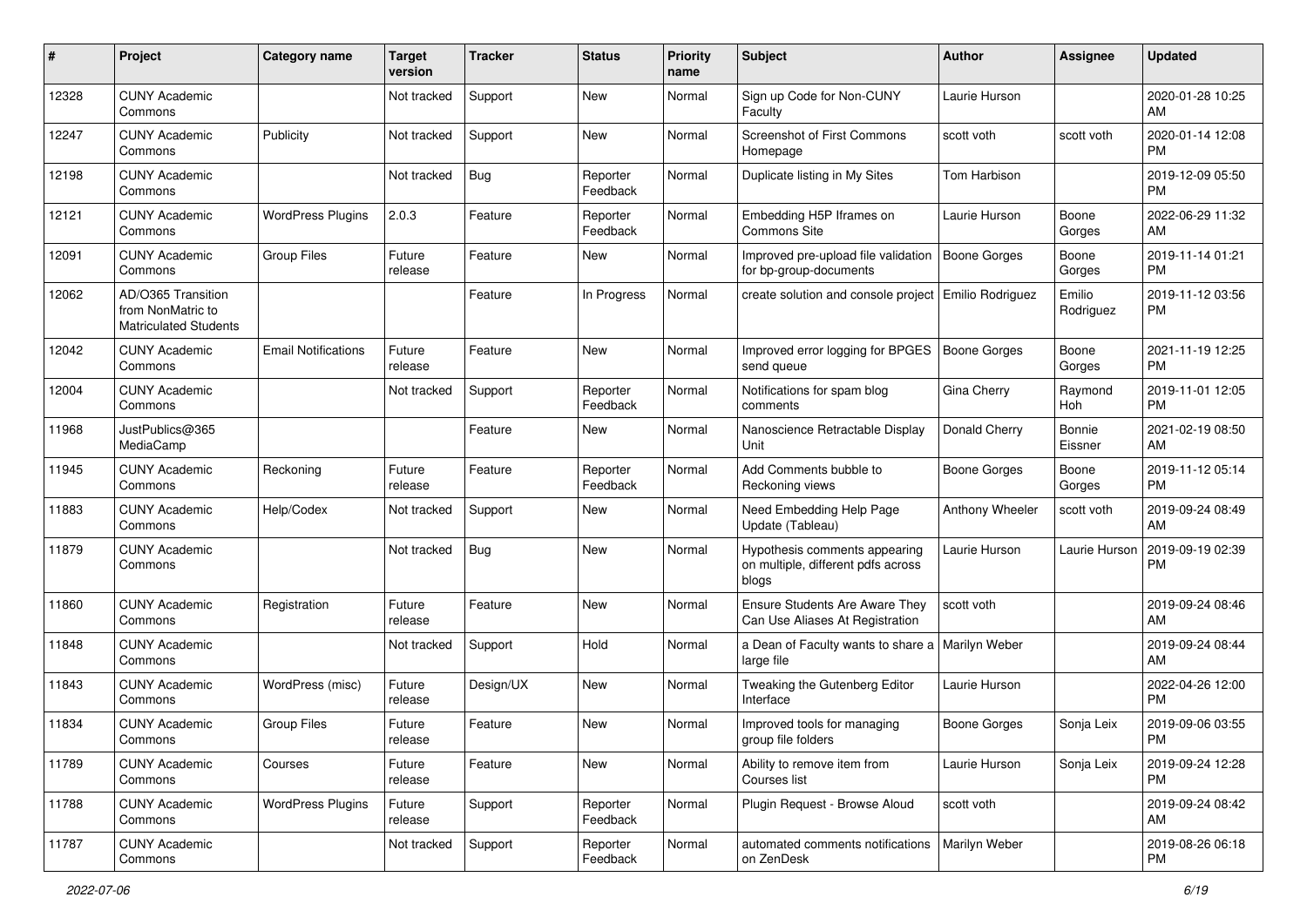| $\#$  | Project                         | <b>Category name</b>     | <b>Target</b><br>version | <b>Tracker</b> | <b>Status</b>        | <b>Priority</b><br>name | <b>Subject</b>                                                                       | Author              | <b>Assignee</b>    | <b>Updated</b>                |
|-------|---------------------------------|--------------------------|--------------------------|----------------|----------------------|-------------------------|--------------------------------------------------------------------------------------|---------------------|--------------------|-------------------------------|
| 11771 | <b>CUNY Academic</b><br>Commons |                          | Not tracked              | Support        | Reporter<br>Feedback | Normal                  | post displays in sections                                                            | Marilyn Weber       |                    | 2019-08-20 10:34<br>AM        |
| 11649 | <b>CUNY Academic</b><br>Commons | <b>WordPress Plugins</b> | 2.0.3                    | <b>Bug</b>     | In Progress          | Normal                  | CC license displayed on every<br>page                                                | Gina Cherry         | Raymond<br>Hoh     | 2022-06-29 11:32<br>AM        |
| 11624 | <b>CUNY Academic</b><br>Commons | WordPress (misc)         | Not tracked              | Support        | New                  | Normal                  | Change pages into posts or swap<br>database for a Commons site?                      | Stephen Klein       | Raymond<br>Hoh     | 2019-07-09 11:04<br>AM        |
| 11556 | <b>CUNY Academic</b><br>Commons | Courses                  | Not tracked              | Bug            | Reporter<br>Feedback | Normal                  | Instructor name given in course<br>listing                                           | Tom Harbison        |                    | 2019-06-25 04:12<br><b>PM</b> |
| 11545 | <b>CUNY Academic</b><br>Commons | <b>WordPress Plugins</b> | Not tracked              | Support        | New                  | Normal                  | Twitter searches in WordPress                                                        | Gina Cherry         | Matt Gold          | 2019-09-23 01:03<br><b>PM</b> |
| 11531 | <b>CUNY Academic</b><br>Commons | Events                   | Future<br>release        | Feature        | New                  | Normal                  | Main Events calendar should<br>include non-public events that user<br>has access to  | scott voth          | Boone<br>Gorges    | 2019-06-11 10:00<br>AM        |
| 11519 | <b>CUNY Academic</b><br>Commons |                          | Not tracked              | Support        | Assigned             | Normal                  | comment option not appearing                                                         | Marilyn Weber       |                    | 2019-09-24 10:28<br>AM        |
| 11517 | <b>CUNY Academic</b><br>Commons |                          | Not tracked              | Feature        | Assigned             | Normal                  | wp-accessibility plugin should not<br>strip 'target=" blank" by default              | <b>Boone Gorges</b> | Laurie Hurson      | 2019-09-24 09:57<br>AM        |
| 11509 | <b>CUNY Academic</b><br>Commons |                          | Not tracked              | Support        | Reporter<br>Feedback | Normal                  | deleted Page causing a Menu<br>problem?                                              | Marilyn Weber       |                    | 2019-06-04 09:54<br>AM        |
| 11496 | <b>CUNY Academic</b><br>Commons | <b>Public Portfolio</b>  | 1.15.2                   | Support        | New                  | Normal                  | Replace Twitter Icon on Member<br>Portfolio page                                     | scott voth          | Boone<br>Gorges    | 2019-06-06 01:03<br>PM        |
| 11493 | <b>CUNY Academic</b><br>Commons | Domain Mapping           | Not tracked              | Support        | Reporter<br>Feedback | Normal                  | Domain Mapping Request - Talia<br>Schaffer                                           | scott voth          | Matt Gold          | 2019-08-06 08:39<br>AM        |
| 11449 | <b>CUNY Academic</b><br>Commons | WordPress - Media        | Not tracked              | Support        | Reporter<br>Feedback | Normal                  | Cloning Media Library for JITP<br>from Staging to Production Site                    | Patrick DeDauw      | Boone<br>Gorges    | 2019-05-13 12:00<br>PM        |
| 11415 | <b>CUNY Academic</b><br>Commons | <b>WordPress Plugins</b> | Not tracked              | Bug            | Reporter<br>Feedback | Normal                  | Blog Subscriptions in Jetpack                                                        | Laurie Hurson       |                    | 2019-05-14 10:34<br>AM        |
| 11393 | <b>CUNY Academic</b><br>Commons |                          | Not tracked              | Publicity      | New                  | Normal                  | After 1.15 release, ceate a hero<br>slide and post about adding a site<br>to a group | scott voth          | Patrick<br>Sweeney | 2019-05-14 10:32<br>AM        |
| 11392 | <b>CUNY Academic</b><br>Commons |                          | Future<br>release        | <b>Bug</b>     | New                  | Normal                  | Migrate users away from<br><b>StatPress</b>                                          | <b>Boone Gorges</b> |                    | 2019-04-23 03:53<br>PM        |
| 11386 | <b>CUNY Academic</b><br>Commons | WordPress - Media        | Not tracked              | Support        | Reporter<br>Feedback | Normal                  | disappearing images                                                                  | scott voth          | Boone<br>Gorges    | 2019-05-14 10:32<br>AM        |
| 11243 | <b>CUNY Academic</b><br>Commons | BuddyPress (misc)        | Future<br>release        | Bug            | New                  | Normal                  | Audit bp-custom.php                                                                  | Raymond Hoh         | Raymond<br>Hoh     | 2022-04-26 11:59<br>AM        |
| 11149 | <b>CUNY Academic</b><br>Commons |                          | Not tracked              | Support        | Reporter<br>Feedback | Normal                  | comments getting blocked                                                             | Marilyn Weber       | Raymond<br>Hoh     | 2019-03-26 11:40<br>AM        |
| 11131 | <b>CUNY Academic</b><br>Commons |                          | Future<br>release        | Feature        | Reporter<br>Feedback | Normal                  | Image Annotation Plugins                                                             | Laurie Hurson       |                    | 2019-02-26 11:33<br>AM        |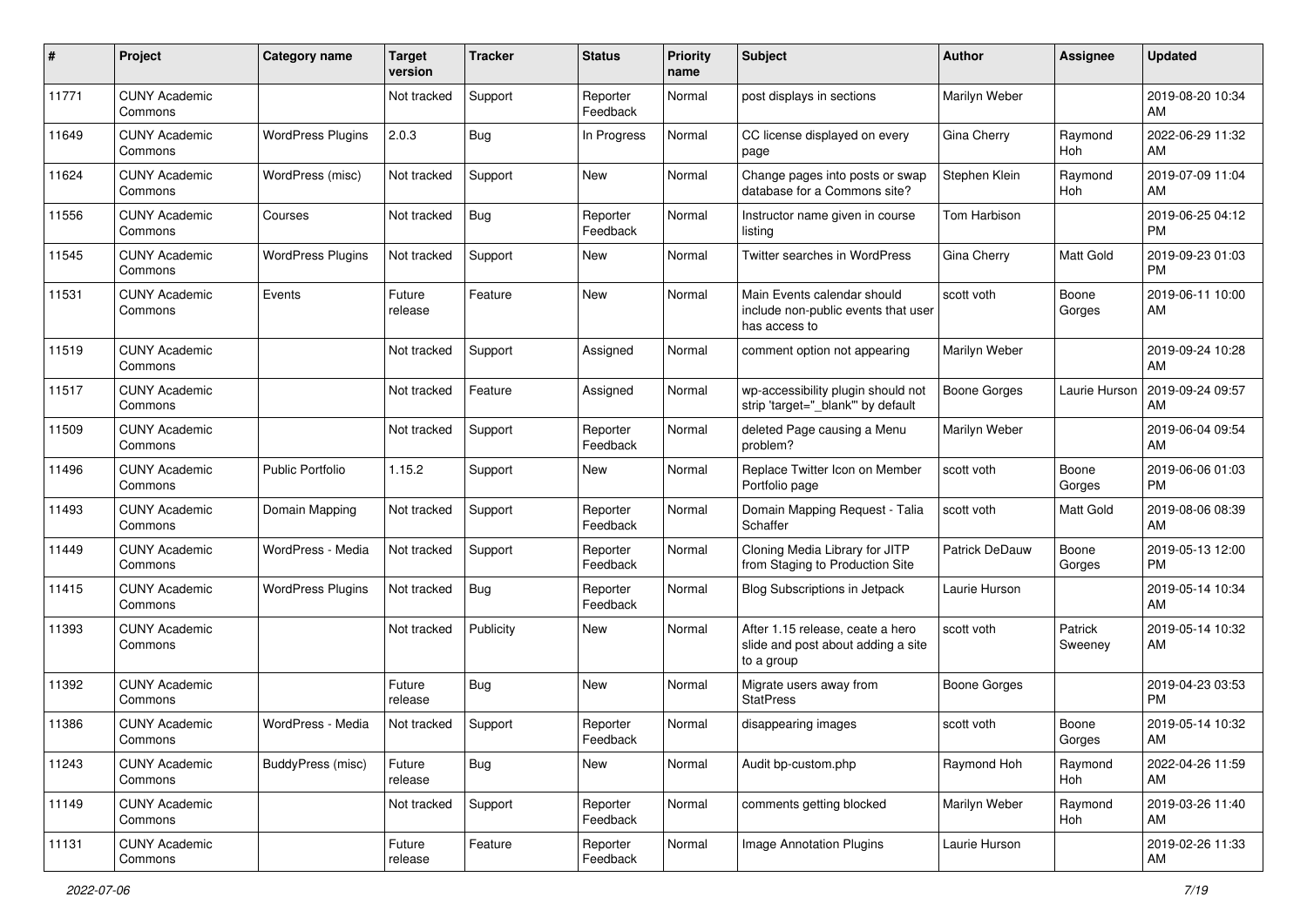| #     | Project                         | <b>Category name</b>        | <b>Target</b><br>version | <b>Tracker</b> | <b>Status</b>        | <b>Priority</b><br>name | <b>Subject</b>                                                                                               | Author                  | <b>Assignee</b> | <b>Updated</b>                |
|-------|---------------------------------|-----------------------------|--------------------------|----------------|----------------------|-------------------------|--------------------------------------------------------------------------------------------------------------|-------------------------|-----------------|-------------------------------|
| 11120 | <b>CUNY Academic</b><br>Commons | <b>WordPress Plugins</b>    | Not tracked              | <b>Bug</b>     | Reporter<br>Feedback | Normal                  | Events Manager Events Not<br>Showing Up                                                                      | Mark Webb               |                 | 2019-02-27 04:10<br>PM        |
| 11077 | <b>CUNY Academic</b><br>Commons | Events                      | Not tracked              | Feature        | Reporter<br>Feedback | Normal                  | Show event category description<br>in event list view                                                        | Raffi<br>Khatchadourian |                 | 2019-02-12 10:38<br><b>PM</b> |
| 11024 | <b>CUNY Academic</b><br>Commons | WordPress (misc)            | Future<br>release        | Bug            | New                  | Normal                  | Subsites should not show "you<br>should update your .htaccess<br>now" notice after permalink setting<br>save | <b>Boone Gorges</b>     |                 | 2019-01-28 01:35<br><b>PM</b> |
| 10982 | <b>CUNY Academic</b><br>Commons | Domain Mapping              | Not tracked              | Support        | Reporter<br>Feedback | Normal                  | <b>CNAME</b> question                                                                                        | scott voth              |                 | 2019-01-22 04:29<br><b>PM</b> |
| 10839 | <b>CUNY Academic</b><br>Commons | About page                  | Not tracked              | Support        | New                  | Normal                  | <b>Mission Statement Needs</b><br>Revision                                                                   | scott voth              | Matt Gold       | 2018-12-26 10:58<br>AM        |
| 10794 | <b>CUNY Academic</b><br>Commons | Performance                 | Not tracked              | Bug            | New                  | Normal                  | Memcached connection<br>occasionally breaks                                                                  | Boone Gorges            | Boone<br>Gorges | 2018-12-06 03:30<br><b>PM</b> |
| 10769 | <b>CUNY Academic</b><br>Commons | <b>WordPress Themes</b>     | Not tracked              | <b>Bug</b>     | Reporter<br>Feedback | Normal                  | 2011 Theme Sidebar                                                                                           | Mark Webb               |                 | 2018-12-04 04:09<br><b>PM</b> |
| 10659 | <b>CUNY Academic</b><br>Commons | Group Forums                | Future<br>release        | Feature        | Assigned             | Normal                  | Post to multiple groups via email                                                                            | <b>Matt Gold</b>        | Raymond<br>Hoh  | 2018-11-15 12:54<br>AM        |
| 10657 | <b>CUNY Academic</b><br>Commons |                             | Not tracked              | Support        | Reporter<br>Feedback | Normal                  | child theme problems                                                                                         | Marilyn Weber           |                 | 2018-11-08 01:19<br><b>PM</b> |
| 10580 | <b>CUNY Academic</b><br>Commons | Information<br>Architecture | Future<br>release        | Design/UX      | New                  | Normal                  | Primary nav item review                                                                                      | <b>Boone Gorges</b>     | Sara Cannon     | 2022-06-28 01:29<br><b>PM</b> |
| 10439 | <b>CUNY Academic</b><br>Commons | Design                      | 2.1.0                    | Design/UX      | New                  | Normal                  | Create Style Guide for Commons                                                                               | Sonja Leix              | Sara Cannon     | 2022-06-28 01:43<br><b>PM</b> |
| 10380 | <b>CUNY Academic</b><br>Commons | WordPress (misc)            | Future<br>release        | Feature        | In Progress          | Normal                  | Remove blacklisted plugins                                                                                   | Boone Gorges            |                 | 2022-04-26 12:00<br><b>PM</b> |
| 10368 | <b>CUNY Academic</b><br>Commons |                             | Future<br>release        | Feature        | Assigned             | Normal                  | Use ORCID data to populate<br>academic profile page                                                          | Stephen Francoeur       | Boone<br>Gorges | 2018-09-25 01:53<br><b>PM</b> |
| 10354 | <b>CUNY Academic</b><br>Commons | <b>Public Portfolio</b>     | Future<br>release        | Feature        | New                  | Normal                  | Opt out of Having a Profile Page                                                                             | scott voth              | Chris Stein     | 2020-05-12 10:43<br>AM        |
| 10273 | <b>CUNY Academic</b><br>Commons | Registration                | Not tracked              | Support        | Reporter<br>Feedback | Normal                  | users combining CF and campus<br>address                                                                     | Marilyn Weber           |                 | 2019-09-18 10:58<br>AM        |
| 10262 | <b>CUNY Academic</b><br>Commons |                             | Not tracked              | Bug            | Reporter<br>Feedback | Normal                  | Newsletter Plugin: Broken Image<br>at Bottom of All Newsletters                                              | Mark Webb               | Raymond<br>Hoh  | 2018-08-30 05:17<br>PM        |
| 10226 | <b>CUNY Academic</b><br>Commons | Courses                     | Future<br>release        | Feature        | New                  | Normal                  | Add "My Courses" to drop down<br>list                                                                        | scott voth              | Boone<br>Gorges | 2021-11-19 12:42<br>PM        |
| 10040 | <b>CUNY Academic</b><br>Commons | WordPress (misc)            | Not tracked              | Bug            | Reporter<br>Feedback | Normal                  | User doesn't see full list of themes                                                                         | Matt Gold               | Boone<br>Gorges | 2018-07-25 10:12<br>AM        |
| 9979  | <b>CUNY Academic</b><br>Commons | <b>Email Notifications</b>  | Not tracked              | Bug            | Reporter<br>Feedback | Normal                  | Reports of slow email activation<br>emails                                                                   | Matt Gold               | Boone<br>Gorges | 2018-08-29 09:40<br><b>PM</b> |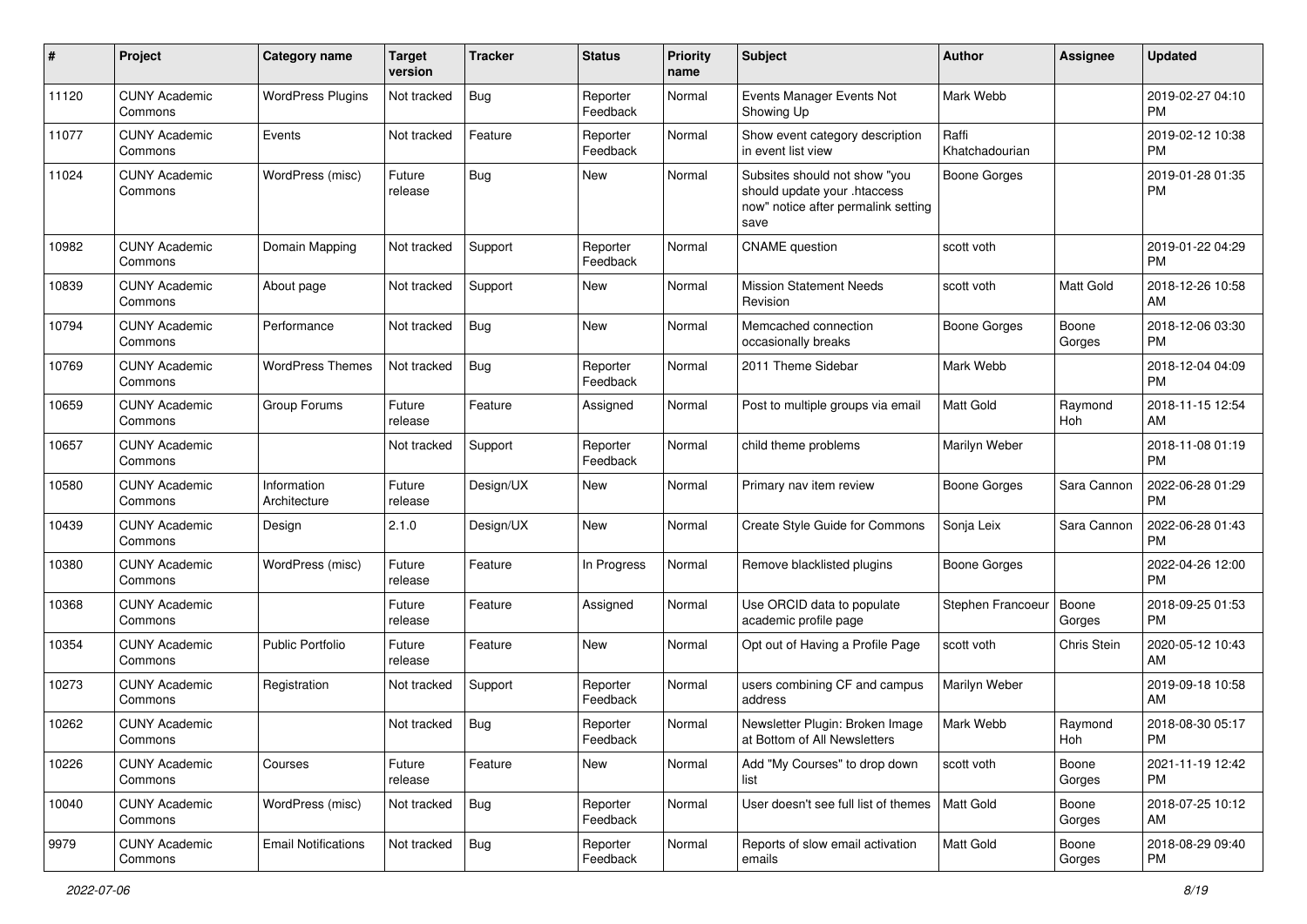| #    | Project                         | <b>Category name</b>     | <b>Target</b><br>version | <b>Tracker</b> | <b>Status</b>        | <b>Priority</b><br>name | <b>Subject</b>                                                                                                                               | Author                  | <b>Assignee</b>     | <b>Updated</b>                |
|------|---------------------------------|--------------------------|--------------------------|----------------|----------------------|-------------------------|----------------------------------------------------------------------------------------------------------------------------------------------|-------------------------|---------------------|-------------------------------|
| 9947 | <b>CUNY Academic</b><br>Commons | <b>WordPress Plugins</b> | Future<br>release        | Feature        | Reporter<br>Feedback | Normal                  | Install H5P quiz plugin                                                                                                                      | <b>Matt Gold</b>        | Boone<br>Gorges     | 2018-09-11 11:01<br>AM        |
| 9941 | <b>CUNY Academic</b><br>Commons | Wiki                     | Not tracked              | Support        | Assigned             | Normal                  | Wiki functionality                                                                                                                           | <b>Matt Gold</b>        | Boone<br>Gorges     | 2018-06-26 10:57<br>AM        |
| 9926 | <b>CUNY Academic</b><br>Commons | <b>WordPress Plugins</b> | Future<br>release        | <b>Bug</b>     | New                  | Normal                  | twitter-mentions-as-comments<br>cron jobs can run long                                                                                       | <b>Boone Gorges</b>     | Boone<br>Gorges     | 2018-10-24 12:34<br><b>PM</b> |
| 9908 | <b>CUNY Academic</b><br>Commons |                          | Not tracked              | Feature        | New                  | Normal                  | Is it possible to send email<br>updates to users (or an email<br>address not on the list) for only a<br>single page AFTER being<br>prompted? | <b>Michael Shields</b>  | scott voth          | 2018-06-11 01:34<br><b>PM</b> |
| 9895 | <b>CUNY Academic</b><br>Commons | Onboarding               | Future<br>release        | Feature        | Assigned             | Normal                  | Add "Accept Invitation"<br>link/button/function to Group<br>and/or Site invitation emails?                                                   | Luke Waltzer            | Boone<br>Gorges     | 2018-06-07 12:42<br><b>PM</b> |
| 9835 | <b>CUNY Academic</b><br>Commons | Group Forums             | Future<br>release        | <b>Bug</b>     | Assigned             | Normal                  | add a "like" function?                                                                                                                       | Marilyn Weber           | <b>Erik Trainer</b> | 2018-06-05 01:49<br><b>PM</b> |
| 9729 | <b>CUNY Academic</b><br>Commons | <b>SEO</b>               | Not tracked              | Support        | New                  | Normal                  | 503 Errors showing on<br>newlaborforum.cuny.edu                                                                                              | Diane Krauthamer        | Raymond<br>Hoh      | 2018-05-22 04:48<br><b>PM</b> |
| 9720 | <b>CUNY Academic</b><br>Commons | Authentication           | Future<br>release        | Feature        | <b>New</b>           | Normal                  | The Commons should be an oAuth<br>provider                                                                                                   | <b>Boone Gorges</b>     |                     | 2019-03-01 02:04<br><b>PM</b> |
| 9643 | <b>CUNY Academic</b><br>Commons | Publicity                | Not tracked              | Feature        | <b>New</b>           | Normal                  | Create a page on the Commons<br>for logos etc.                                                                                               | Stephen Real            | Stephen Real        | 2018-04-24 10:53<br>AM        |
| 9515 | <b>CUNY Academic</b><br>Commons | <b>WordPress Plugins</b> | Not tracked              | Bug            | Reporter<br>Feedback | Normal                  | Text to Speech plugin - "More<br>Slowly" checkbox not working                                                                                | scott voth              | Boone<br>Gorges     | 2018-06-13 02:26<br><b>PM</b> |
| 9420 | <b>CUNY Academic</b><br>Commons | cuny.is                  | Not tracked              | Feature        | New                  | Normal                  | Request for http://cuny.is/streams                                                                                                           | Raffi<br>Khatchadourian | Marilyn<br>Weber    | 2018-04-02 10:08<br>AM        |
| 9346 | <b>CUNY Academic</b><br>Commons | WordPress (misc)         | Not tracked              | Bug            | <b>New</b>           | Normal                  | Clone cetls.bmcc.cuny.edu for<br>development                                                                                                 | Owen Roberts            | Raymond<br>Hoh      | 2018-03-06 05:35<br><b>PM</b> |
| 9289 | <b>CUNY Academic</b><br>Commons | <b>WordPress Plugins</b> | Future<br>release        | <b>Bug</b>     | Reporter<br>Feedback | Normal                  | Email Users Plugin                                                                                                                           | Laurie Hurson           | Boone<br>Gorges     | 2018-10-24 12:34<br><b>PM</b> |
| 9211 | <b>CUNY Academic</b><br>Commons | <b>WordPress Plugins</b> | Future<br>release        | Support        | Reporter<br>Feedback | Normal                  | Auto-Role Setting in Forum Plugin<br><b>Causing Some Confusion</b>                                                                           | Luke Waltzer            | Boone<br>Gorges     | 2018-03-13 11:44<br>AM        |
| 9207 | <b>CUNY Academic</b><br>Commons |                          | Future<br>release        | Support        | Reporter<br>Feedback | Normal                  | display dashboards made in<br>Tableau?                                                                                                       | Marilyn Weber           | Boone<br>Gorges     | 2018-04-10 10:42<br>AM        |
| 9060 | <b>CUNY Academic</b><br>Commons | Commons In A Box         | Not tracked              | Bug            | Hold                 | Normal                  | Problems with CBox image library<br>upload                                                                                                   | Lisa Rhody              | Raymond<br>Hoh      | 2018-01-10 03:26<br><b>PM</b> |
| 9028 | <b>CUNY Academic</b><br>Commons | Onboarding               | Future<br>release        | Feature        | Assigned             | Normal                  | suggest groups to new members<br>during the registration process                                                                             | Matt Gold               | Chris Stein         | 2018-10-24 12:34<br><b>PM</b> |
| 9015 | <b>CUNY Academic</b><br>Commons | Groups (misc)            | Not tracked              | Outreach       | Assigned             | Normal                  | Email group admins the email<br>addresses of their groups                                                                                    | Matt Gold               | Matt Gold           | 2018-01-02 09:54<br>AM        |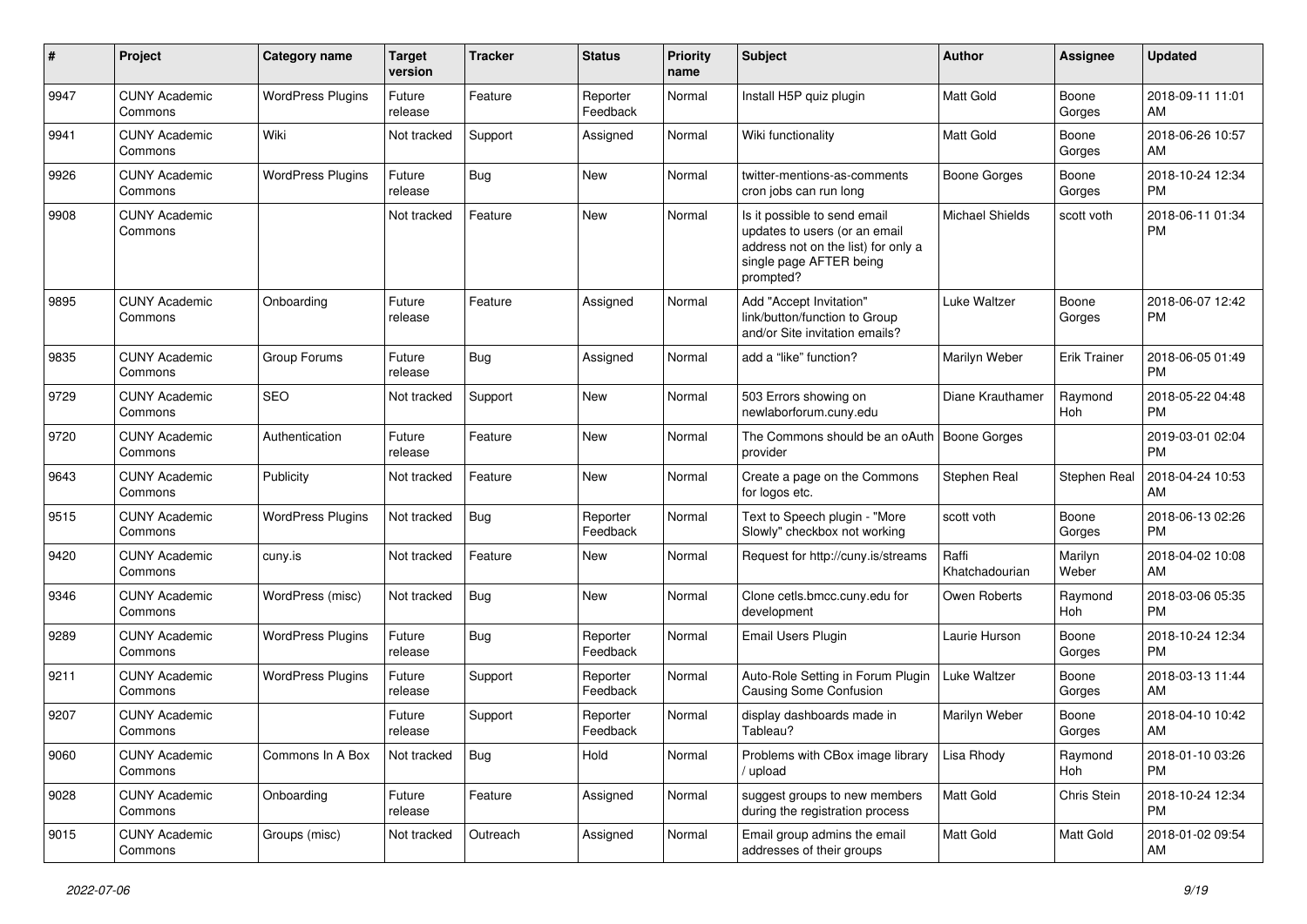| #    | Project                         | <b>Category name</b>      | <b>Target</b><br>version | <b>Tracker</b> | <b>Status</b> | <b>Priority</b><br>name | <b>Subject</b>                                                                        | <b>Author</b>    | <b>Assignee</b>       | <b>Updated</b>                |
|------|---------------------------------|---------------------------|--------------------------|----------------|---------------|-------------------------|---------------------------------------------------------------------------------------|------------------|-----------------------|-------------------------------|
| 8992 | <b>NYCDH Community</b><br>Site  |                           |                          | <b>Bug</b>     | Assigned      | Normal                  | Multiple RBE error reports                                                            | Matt Gold        | Raymond<br>Hoh        | 2017-12-11 05:43<br><b>PM</b> |
| 8991 | <b>CUNY Academic</b><br>Commons | Reply By Email            | Not tracked              | Bug            | Hold          | Normal                  | RBE duplicate email message<br>issue                                                  | <b>Matt Gold</b> | Raymond<br>Hoh        | 2018-02-18 08:53<br><b>PM</b> |
| 8976 | <b>CUNY Academic</b><br>Commons | Reply By Email            | Not tracked              | Feature        | Assigned      | Normal                  | Package RBE new topics posting?                                                       | <b>Matt Gold</b> | Raymond<br><b>Hoh</b> | 2017-12-04 02:34<br><b>PM</b> |
| 8902 | <b>CUNY Academic</b><br>Commons | Design                    | Not tracked              | Feature        | Assigned      | Normal                  | Report back on research on<br><b>BuddyPress themes</b>                                | Matt Gold        | <b>Michael Smith</b>  | 2017-11-10 12:31<br><b>PM</b> |
| 8901 | <b>CUNY Academic</b><br>Commons | Accessibility             | Future<br>release        | Feature        | Assigned      | Normal                  | Theme analysis for accessibility                                                      | Matt Gold        | Boone<br>Gorges       | 2022-04-26 11:59<br>AM        |
| 8900 | <b>CUNY Academic</b><br>Commons | Accessibility             | Future<br>release        | Feature        | Assigned      | Normal                  | Look into tools to enforce<br>accessibility in WP environment                         | Matt Gold        | Boone<br>Gorges       | 2022-04-26 11:59<br>AM        |
| 8898 | <b>CUNY Academic</b><br>Commons | Social Paper              | Not tracked              | Feature        | Assigned      | Normal                  | Usage data on docs and social<br>paper                                                | <b>Matt Gold</b> | Matt Gold             | 2017-11-16 11:32<br>AM        |
| 8837 | <b>CUNY Academic</b><br>Commons |                           | Not tracked              | Feature        | Assigned      | Normal                  | Create a form to request info from<br>people requesting premium<br>themes and plugins | <b>Matt Gold</b> | Marilyn<br>Weber      | 2017-11-14 03:35<br><b>PM</b> |
| 8836 | <b>CUNY Academic</b><br>Commons | <b>Blogs (BuddyPress)</b> | Future<br>release        | Feature        | Assigned      | Normal                  | Redesign site launch process                                                          | Matt Gold        | Boone<br>Gorges       | 2019-10-03 02:49<br><b>PM</b> |
| 8835 | <b>CUNY Academic</b><br>Commons | Blogs (BuddyPress)        | Future<br>release        | Feature        | <b>New</b>    | Normal                  | Extend cuny.is shortlinks to sites                                                    | Luke Waltzer     | Boone<br>Gorges       | 2022-04-26 11:59<br>AM        |
| 8756 | <b>CUNY Academic</b><br>Commons | Group Blogs               | Future<br>release        | Feature        | Hold          | Normal                  | Connect multiple blogs to one<br>group?                                               | Matt Gold        | Boone<br>Gorges       | 2017-09-30 10:42<br>AM        |
| 8666 | <b>CUNY Academic</b><br>Commons | Teaching                  | Not tracked              | Documentation  | Assigned      | Normal                  | Create Teaching on the Commons<br>Resource Page                                       | Matt Gold        | Laurie Hurson         | 2019-09-23 03:16<br><b>PM</b> |
| 8607 | <b>CUNY Academic</b><br>Commons |                           | Not tracked              | Support        | <b>New</b>    | Normal                  | Paypal?                                                                               | Marilyn Weber    | Matt Gold             | 2018-05-15 01:37<br><b>PM</b> |
| 8440 | <b>CUNY Academic</b><br>Commons | Onboarding                | Not tracked              | <b>Bug</b>     | New           | Normal                  | Create Test Email Accounts for<br><b>Onboarding Project</b>                           | Stephen Real     | Stephen Real          | 2017-08-01 09:49<br><b>PM</b> |
| 8211 | <b>CUNY Academic</b><br>Commons | <b>WordPress Themes</b>   | Future<br>release        | Feature        | New           | Normal                  | Theme Suggestions: Material<br>Design-Inspired Themes                                 | Margaret Galvan  | Margaret<br>Galvan    | 2017-08-07 02:48<br><b>PM</b> |
| 8078 | <b>CUNY Academic</b><br>Commons | <b>WordPress Plugins</b>  | Future<br>release        | System Upgrade | Assigned      | Normal                  | <b>CommentPress Updates</b>                                                           | Margaret Galvan  | Christian<br>Wach     | 2017-05-08 03:49<br><b>PM</b> |
| 7981 | <b>CUNY Academic</b><br>Commons | Social Paper              | Future<br>release        | <b>Bug</b>     | <b>New</b>    | Normal                  | Social Paper comments should not   Luke Waltzer<br>go to spam                         |                  | Boone<br>Gorges       | 2018-04-16 03:52<br><b>PM</b> |
| 7928 | <b>CUNY Academic</b><br>Commons | Group Forums              | Not tracked              | Bug            | New           | Normal                  | Duplicate Forum post                                                                  | Luke Waltzer     | Raymond<br>Hoh        | 2017-04-11 09:27<br><b>PM</b> |
| 7828 | <b>CUNY Academic</b><br>Commons |                           | Not tracked              | Feature        | Assigned      | Normal                  | Theme Assessment 2017                                                                 | Margaret Galvan  | Margaret<br>Galvan    | 2017-05-02 10:41<br><b>PM</b> |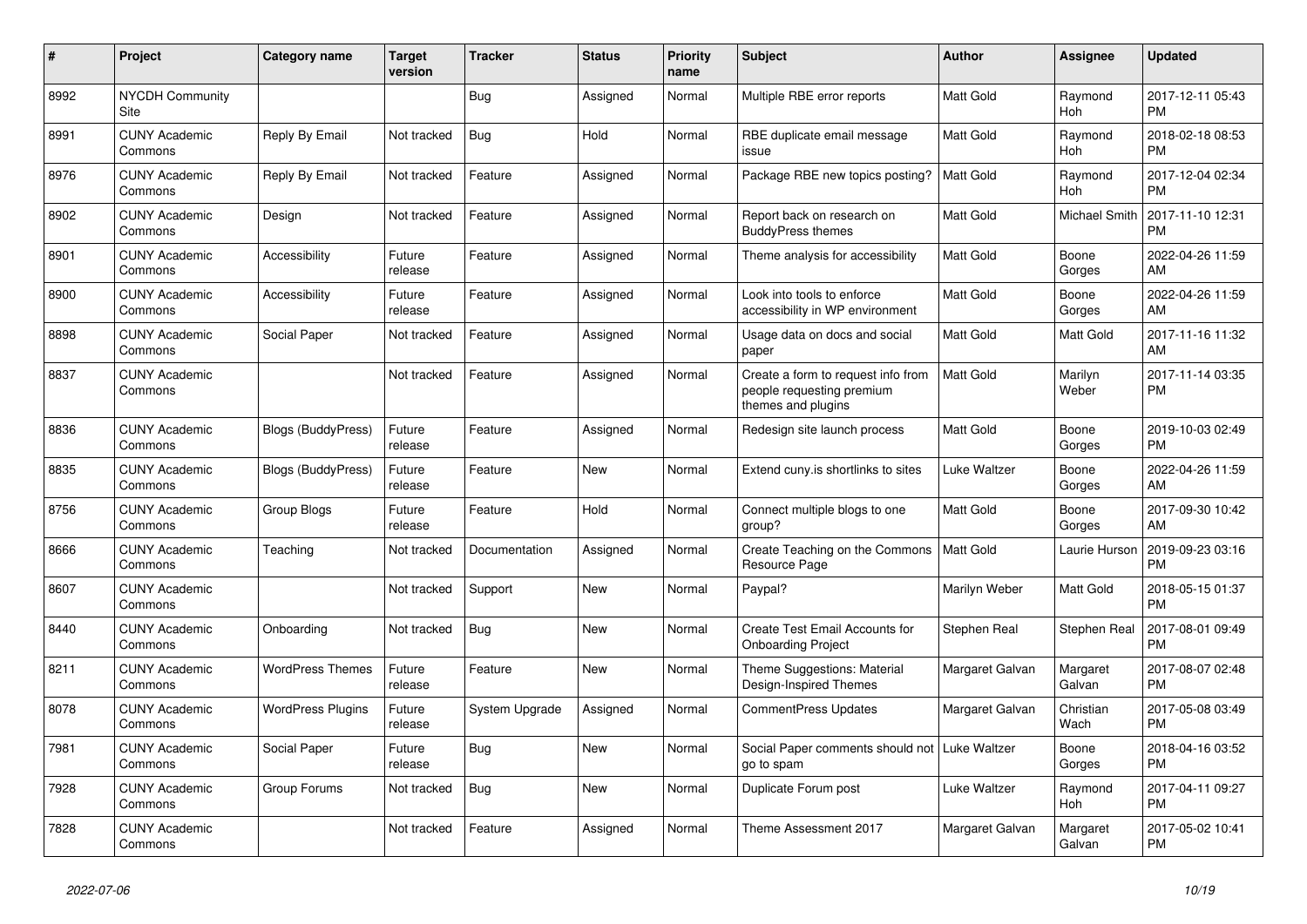| #    | Project                         | <b>Category name</b>       | <b>Target</b><br>version | <b>Tracker</b> | <b>Status</b>        | Priority<br>name | <b>Subject</b>                                                                            | Author              | <b>Assignee</b>    | <b>Updated</b>                |
|------|---------------------------------|----------------------------|--------------------------|----------------|----------------------|------------------|-------------------------------------------------------------------------------------------|---------------------|--------------------|-------------------------------|
| 7663 | <b>CUNY Academic</b><br>Commons | Social Paper               | Future<br>release        | Bug            | New                  | Normal           | Social Paper notifications not<br>formatted correctly on secondary<br>sites               | <b>Boone Gorges</b> | Boone<br>Gorges    | 2018-04-16 03:52<br>РM        |
| 7624 | <b>CUNY Academic</b><br>Commons | BuddyPress (misc)          | Future<br>release        | Design/UX      | New                  | Normal           | <b>BP</b> Notifications                                                                   | Luke Waltzer        | Paige Dupont       | 2017-02-08 10:43<br><b>PM</b> |
| 7115 | <b>CUNY Academic</b><br>Commons | Groups (misc)              | Future<br>release        | Feature        | Reporter<br>Feedback | Normal           | make licensing info clear during<br>group creation                                        | Matt Gold           | Raymond<br>Hoh     | 2020-12-08 11:32<br>AM        |
| 7022 | <b>CUNY Academic</b><br>Commons | Announcements              | Future<br>release        | Bug            | <b>New</b>           | Normal           | Sitewide announcements should<br>be displayed on, and dismissable<br>from, mapped domains | <b>Boone Gorges</b> | Boone<br>Gorges    | 2018-03-22 10:18<br>AM        |
| 6995 | <b>CUNY Academic</b><br>Commons | Home Page                  | Not tracked              | <b>Bug</b>     | Assigned             | Normal           | member filter on homepage not<br>working                                                  | Matt Gold           | Raymond<br>Hoh     | 2016-12-11 09:46<br><b>PM</b> |
| 6755 | <b>CUNY Academic</b><br>Commons | WordPress (misc)           | Future<br>release        | Bug            | New                  | Normal           | Cannot Deactivate Plugin                                                                  | Laura Kane          |                    | 2016-11-16 01:12<br><b>PM</b> |
| 6671 | <b>CUNY Academic</b><br>Commons | Reply By Email             | Not tracked              | <b>Bug</b>     | Assigned             | Normal           | "Post too often" RBE error<br>message                                                     | <b>Matt Gold</b>    | Raymond<br>Hoh     | 2016-11-11 09:55<br>AM        |
| 6665 | <b>CUNY Academic</b><br>Commons |                            | Not tracked              | Publicity      | New                  | Normal           | Dead Link in 1.10 announcement<br>post                                                    | Paige Dupont        | Stephen Real       | 2016-12-01 03:11<br><b>PM</b> |
| 6426 | <b>CUNY Academic</b><br>Commons | Spam/Spam<br>Prevention    | Future<br>release        | Feature        | Assigned             | Normal           | Force captcha on all comments?                                                            | <b>Matt Gold</b>    | <b>Tahir Butt</b>  | 2016-10-24 02:06<br>PM        |
| 6332 | <b>CUNY Academic</b><br>Commons | WordPress (misc)           | Future<br>release        | Feature        | New                  | Normal           | Allow uploaded files to be marked<br>as private in an ad hoc way                          | <b>Boone Gorges</b> |                    | 2016-10-17 11:41<br><b>PM</b> |
| 6298 | <b>CUNY Academic</b><br>Commons | User Experience            | Not tracked              | Design/UX      | Assigned             | Normal           | Examine data from survey                                                                  | <b>Matt Gold</b>    | Margaret<br>Galvan | 2016-10-14 12:16<br><b>PM</b> |
| 6115 | <b>CUNY Academic</b><br>Commons | Publicity                  | Not tracked              | Feature        | Assigned             | Normal           | create digital signage for GC                                                             | Matt Gold           | scott voth         | 2016-10-11 10:09<br><b>PM</b> |
| 6078 | <b>CUNY Academic</b><br>Commons | Blogs (BuddyPress)         | Future<br>release        | Feature        | <b>New</b>           | Normal           | <b>Explore Adding Network Blog</b><br>Metadata Plugin                                     | Luke Waltzer        | Luke Waltzer       | 2016-10-11 10:29<br><b>PM</b> |
| 6014 | <b>CUNY Academic</b><br>Commons | Publicity                  | Future<br>release        | Publicity      | Reporter<br>Feedback | Normal           | Google search listing                                                                     | <b>Matt Gold</b>    | Boone<br>Gorges    | 2016-09-21 03:48<br><b>PM</b> |
| 5992 | <b>CUNY Academic</b><br>Commons | <b>Email Notifications</b> | Future<br>release        | Feature        | New                  | Normal           | Changing the From line of<br>autogenerated blog emails                                    | Marilyn Weber       |                    | 2018-09-27 05:19<br><b>PM</b> |
| 5955 | <b>CUNY Academic</b><br>Commons | Outreach                   | Future<br>release        | Feature        | Assigned             | Normal           | Create auto-newsletter for<br>commons members                                             | Matt Gold           | Luke Waltzer       | 2016-08-30 10:34<br>AM        |
| 5827 | <b>CUNY Academic</b><br>Commons | <b>Public Portfolio</b>    | Future<br>release        | Bug            | Assigned             | Normal           | Academic Interests square bracket   scott voth<br>links not working                       |                     | Chris Stein        | 2016-08-11 11:59<br><b>PM</b> |
| 5826 | <b>CUNY Academic</b><br>Commons | <b>WordPress Plugins</b>   | Future<br>release        | Support        | Reporter<br>Feedback | Normal           | <b>Remove Subscription Options</b><br>plugin from directory                               | Sarah Morgano       | Sarah<br>Morgano   | 2016-10-21 04:14<br><b>PM</b> |
| 5696 | <b>CUNY Academic</b><br>Commons | Events                     | Future<br>release        | Feature        | Assigned             | Normal           | Events Calendar - display options / Matt Gold<br>calendar aggregation                     |                     | Boone<br>Gorges    | 2016-10-13 11:44<br>AM        |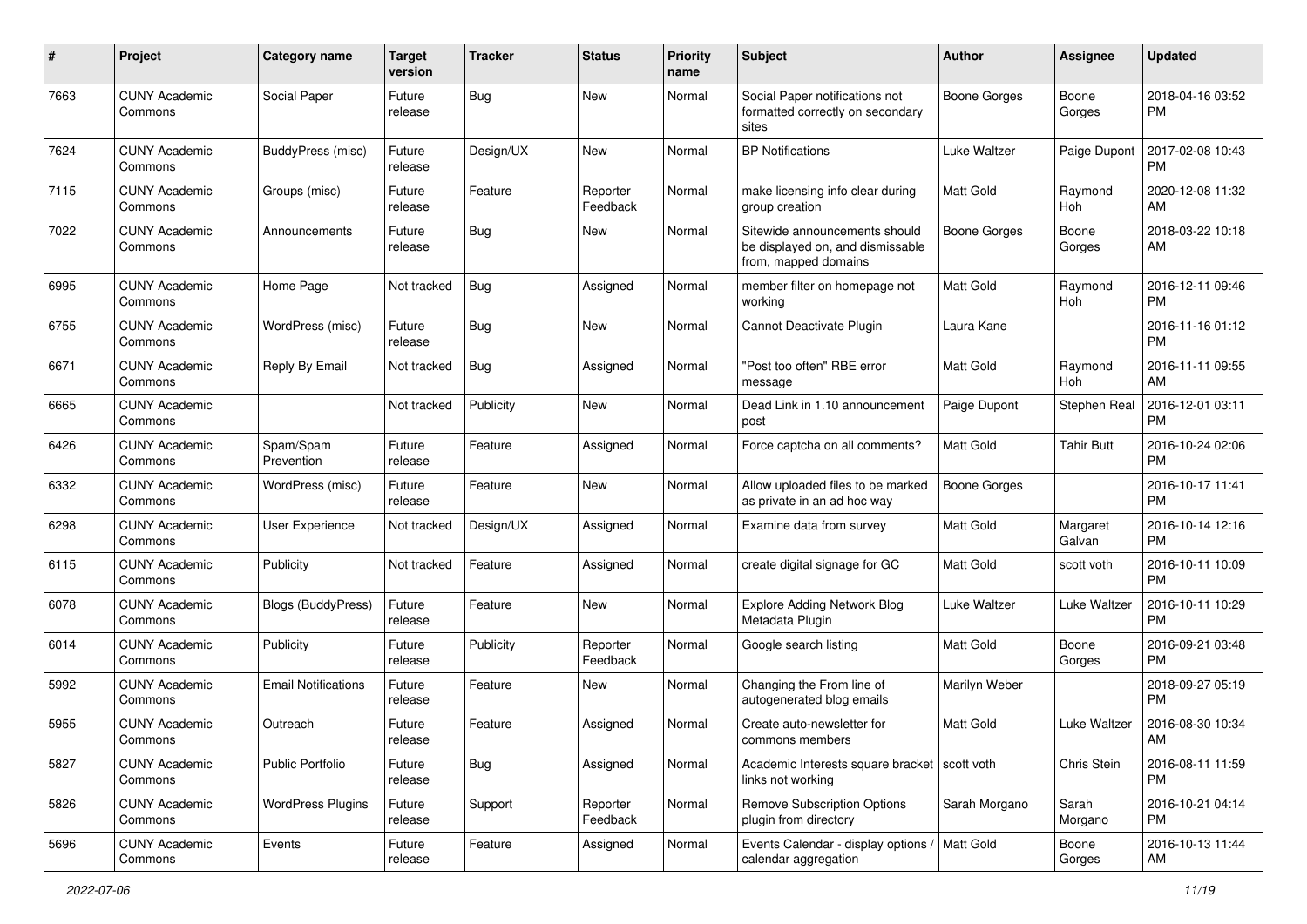| $\#$ | Project                         | <b>Category name</b> | <b>Target</b><br>version | <b>Tracker</b> | <b>Status</b>        | <b>Priority</b><br>name | <b>Subject</b>                                                     | <b>Author</b>           | Assignee            | <b>Updated</b>                |
|------|---------------------------------|----------------------|--------------------------|----------------|----------------------|-------------------------|--------------------------------------------------------------------|-------------------------|---------------------|-------------------------------|
| 5679 | <b>CUNY Academic</b><br>Commons | Analytics            | Not tracked              | Feature        | <b>New</b>           | Normal                  | Logged In Users for GA                                             | <b>Valerie Townsend</b> | Valerie<br>Townsend | 2016-06-11 09:49<br>AM        |
| 5581 | <b>CUNY Academic</b><br>Commons | Analytics            | Future<br>release        | Feature        | Assigned             | Normal                  | Explore alternatives to Google<br>Analytics                        | <b>Matt Gold</b>        | Valerie<br>Townsend | 2020-04-17 03:12<br><b>PM</b> |
| 5489 | <b>CUNY Academic</b><br>Commons | Social Paper         | Future<br>release        | Feature        | <b>New</b>           | Normal                  | Asc/desc sorting for Social Paper<br>directories                   | <b>Boone Gorges</b>     |                     | 2016-04-21 10:06<br><b>PM</b> |
| 5488 | <b>CUNY Academic</b><br>Commons | Social Paper         | Future<br>release        | <b>Bug</b>     | New                  | Normal                  | Add a "last edited by" field to<br>Social Paper group directories  | Boone Gorges            |                     | 2016-04-21 10:05<br><b>PM</b> |
| 5397 | <b>CUNY Academic</b><br>Commons | Social Paper         | Future<br>release        | Feature        | <b>New</b>           | Normal                  | frustrating to have to<br>enable/disable in SP                     | Marilyn Weber           | Samantha<br>Raddatz | 2016-04-20 03:39<br><b>PM</b> |
| 5317 | <b>CUNY Academic</b><br>Commons | <b>Group Blogs</b>   | Not tracked              | Bug            | Reporter<br>Feedback | Normal                  | Notifications of New Post Didn't<br>Come                           | <b>Luke Waltzer</b>     | Samantha<br>Raddatz | 2016-03-21 10:41<br><b>PM</b> |
| 5316 | <b>CUNY Academic</b><br>Commons | User Experience      | Future<br>release        | Feature        | Assigned             | Normal                  | Prompt user email address<br>updates                               | Matt Gold               | Stephen Real        | 2016-12-21 03:30<br><b>PM</b> |
| 5298 | <b>CUNY Academic</b><br>Commons |                      | Not tracked              | Publicity      | <b>New</b>           | Normal                  | Survey Pop-Up Text                                                 | Samantha Raddatz        | Samantha<br>Raddatz | 2016-03-22 12:27<br><b>PM</b> |
| 5282 | <b>CUNY Academic</b><br>Commons | Social Paper         | Future<br>release        | Bug            | <b>New</b>           | Normal                  | Replying via email directs to paper<br>but not individual comment. | Marilyn Weber           | Raymond<br>Hoh      | 2016-03-02 01:48<br><b>PM</b> |
| 5268 | <b>CUNY Academic</b><br>Commons | Group Forums         | Future<br>release        | Bug            | Assigned             | Normal                  | Long-time to post to multiple<br>groups                            | Luke Waltzer            | Daniel Jones        | 2016-09-07 06:31<br><b>PM</b> |
| 5234 | <b>CUNY Academic</b><br>Commons | Membership           | Future<br>release        | Feature        | Assigned             | Normal                  | Write Unconfirmed patch for WP                                     | Boone Gorges            | Boone<br>Gorges     | 2016-10-24 11:18<br>AM        |
| 5225 | <b>CUNY Academic</b><br>Commons | Registration         | Future<br>release        | Feature        | Assigned             | Normal                  | On-boarding Issues                                                 | Luke Waltzer            | Samantha<br>Raddatz | 2016-02-12 02:58<br><b>PM</b> |
| 5205 | <b>CUNY Academic</b><br>Commons | Social Paper         | Future<br>release        | Feature        | New                  | Normal                  | Social Paper folders                                               | Marilyn Weber           |                     | 2016-02-11 10:24<br><b>PM</b> |
| 5199 | <b>CUNY Academic</b><br>Commons | Social Paper         | Future<br>release        | Feature        | New                  | Normal                  | add tables to the SP editor                                        | Marilyn Weber           |                     | 2016-10-24 11:27<br>AM        |
| 5183 | <b>CUNY Academic</b><br>Commons | Social Paper         | Future<br>release        | Design/UX      | New                  | Normal                  | Creating a new paper when<br>viewing an existing paper             | Raffi<br>Khatchadourian | Samantha<br>Raddatz | 2016-02-02 12:09<br><b>PM</b> |
| 5182 | <b>CUNY Academic</b><br>Commons | Social Paper         | Future<br>release        | Design/UX      | New                  | Normal                  | "Publishing" a private paper on<br>social paper?                   | Raffi<br>Khatchadourian | Boone<br>Gorges     | 2016-10-13 04:12<br><b>PM</b> |
| 4986 | <b>CUNY Academic</b><br>Commons | ZenDesk              | Not tracked              | Support        | Assigned             | Normal                  | Prepare documentation for<br>Zendesk re web widget                 | <b>Matt Gold</b>        | Samantha<br>Raddatz | 2016-02-25 03:09<br><b>PM</b> |
| 4980 | <b>CUNY Academic</b><br>Commons | Home Page            | Future<br>release        | Feature        | Assigned             | Normal                  | CAC Featured Content -- Adding<br>Randomization                    | <b>Matt Gold</b>        | Boone<br>Gorges     | 2016-12-12 03:01<br><b>PM</b> |
| 4972 | <b>CUNY Academic</b><br>Commons | Analytics            | Not tracked              | <b>Bug</b>     | <b>New</b>           | Normal                  | <b>Newsletter Analytics</b>                                        | Stephen Real            | Matt Gold           | 2015-12-09 12:54<br><b>PM</b> |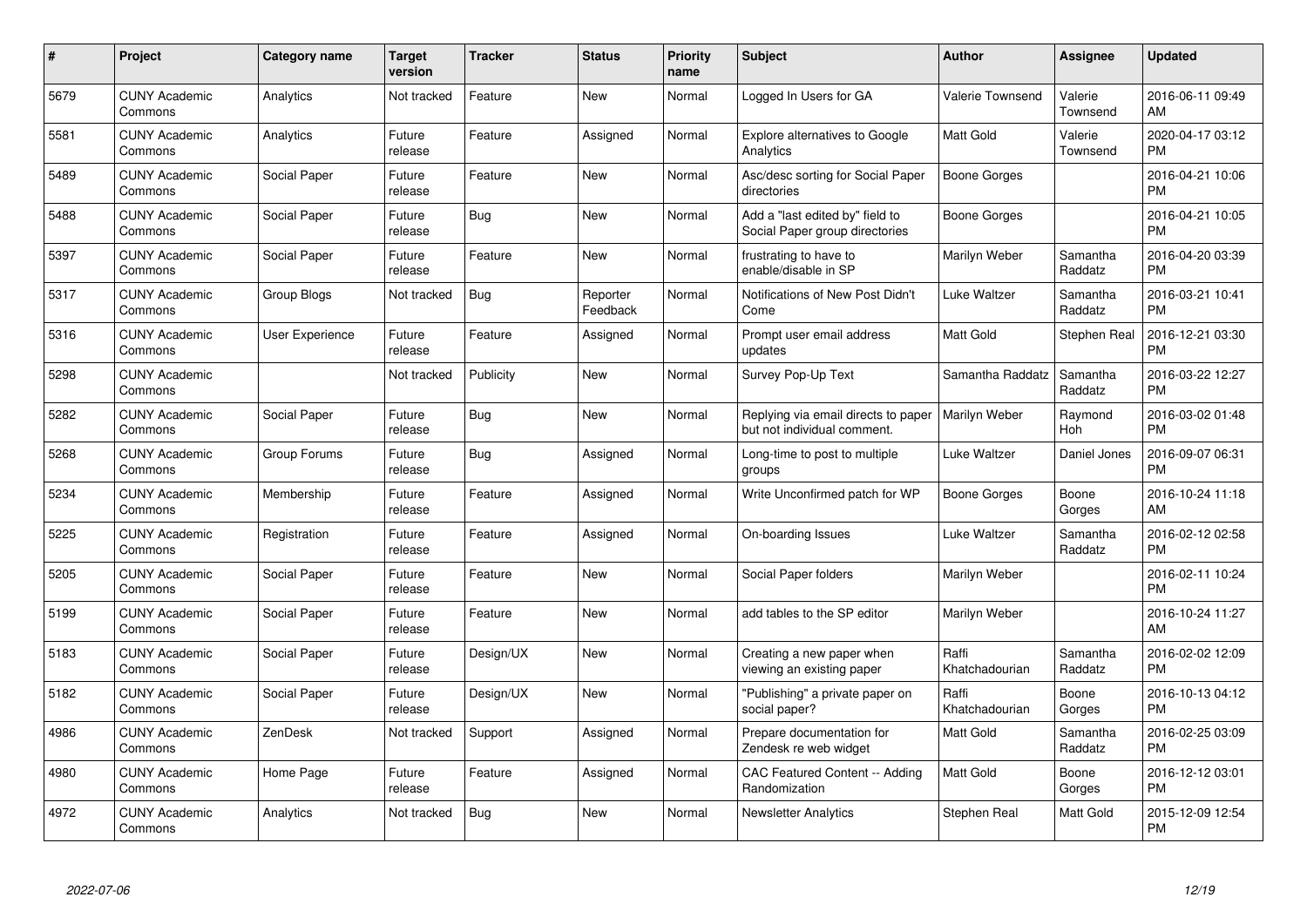| #    | <b>Project</b>                  | <b>Category name</b>    | <b>Target</b><br>version | <b>Tracker</b> | <b>Status</b> | <b>Priority</b><br>name | <b>Subject</b>                                                                    | <b>Author</b>           | Assignee            | <b>Updated</b>                |
|------|---------------------------------|-------------------------|--------------------------|----------------|---------------|-------------------------|-----------------------------------------------------------------------------------|-------------------------|---------------------|-------------------------------|
| 4903 | <b>CUNY Academic</b><br>Commons | Events                  | Future<br>release        | Design/UX      | Assigned      | Normal                  | Improving visual appearance of<br>event calendars                                 | <b>Matt Gold</b>        | Boone<br>Gorges     | 2016-10-13 11:51<br>AM        |
| 4661 | <b>CUNY Academic</b><br>Commons | User Experience         | Future<br>release        | Bug            | Assigned      | Normal                  | <b>Simplify Events text</b>                                                       | <b>Matt Gold</b>        | Samantha<br>Raddatz | 2015-10-02 09:06<br><b>PM</b> |
| 4635 | <b>CUNY Academic</b><br>Commons | Authentication          | Future<br>release        | Feature        | New           | Normal                  | Allow non-WP authentication                                                       | Boone Gorges            | Sonja Leix          | 2019-03-01 02:05<br><b>PM</b> |
| 4622 | <b>CUNY Academic</b><br>Commons | <b>Public Portfolio</b> | Future<br>release        | Design/UX      | <b>New</b>    | Normal                  | <b>Profile Visibility Settings</b>                                                | Samantha Raddatz        | Samantha<br>Raddatz | 2015-09-21 12:18<br><b>PM</b> |
| 4592 | <b>CUNY Academic</b><br>Commons | Events                  | Future<br>release        | Design/UX      | <b>New</b>    | Normal                  | Event Creation - Venue Dropdown<br>Slow                                           | Samantha Raddatz        | Boone<br>Gorges     | 2015-09-14 04:56<br><b>PM</b> |
| 4481 | <b>CUNY Academic</b><br>Commons | Events                  | Future<br>release        | Feature        | New           | Normal                  | Group admins/mods should have<br>the ability to unlink an event from<br>the group | Boone Gorges            | Boone<br>Gorges     | 2017-04-24 03:53<br><b>PM</b> |
| 4438 | <b>CUNY Academic</b><br>Commons | Events                  | Future<br>release        | Bug            | Assigned      | Normal                  | Events Calendar - Export<br><b>Recurring Events</b>                               | scott voth              | Daniel Jones        | 2016-05-23 04:25<br><b>PM</b> |
| 4404 | <b>CUNY Academic</b><br>Commons | <b>Public Portfolio</b> | Future<br>release        | Design/UX      | Assigned      | Normal                  | Change color of permissions info<br>on portfolio editing interface                | <b>Matt Gold</b>        | Samantha<br>Raddatz | 2015-08-11 05:28<br><b>PM</b> |
| 4388 | <b>CUNY Academic</b><br>Commons | WordPress (misc)        | Future<br>release        | Bug            | Assigned      | Normal                  | Repeated request for<br>authentication.                                           | Alice.Lynn<br>McMichael | Raymond<br>Hoh      | 2015-08-11 07:35<br><b>PM</b> |
| 4253 | <b>CUNY Academic</b><br>Commons | <b>Public Portfolio</b> | Future<br>release        | Design/UX      | New           | Normal                  | Encourage users to add portfolio<br>content                                       | Samantha Raddatz        | Samantha<br>Raddatz | 2015-07-07 11:32<br>AM        |
| 4238 | <b>CUNY Academic</b><br>Commons | Events                  | Future<br>release        | Feature        | Assigned      | Normal                  | Copy Events to Other Groups?                                                      | <b>Matt Gold</b>        | Boone<br>Gorges     | 2015-07-02 10:08<br>AM        |
| 4235 | <b>CUNY Academic</b><br>Commons |                         | Not tracked              | Design/UX      | Assigned      | Normal                  | Explore user experience around<br>comments on forum topics vs docs                | <b>Matt Gold</b>        | Samantha<br>Raddatz | 2015-07-21 10:23<br>AM        |
| 4226 | <b>CUNY Academic</b><br>Commons | <b>BuddyPress Docs</b>  | Future<br>release        | Design/UX      | <b>New</b>    | Normal                  | Add option to connect a Doc with a<br>Group                                       | Samantha Raddatz        | Samantha<br>Raddatz | 2015-09-09 04:08<br><b>PM</b> |
| 4225 | <b>CUNY Academic</b><br>Commons | DiRT Integration        | Future<br>release        | Design/UX      | New           | Normal                  | Add information to DIRT page (in<br>Create a Group)                               | Samantha Raddatz        | Matt Gold           | 2015-06-26 03:14<br><b>PM</b> |
| 4222 | <b>CUNY Academic</b><br>Commons | User Experience         | Future<br>release        | Design/UX      | <b>New</b>    | Normal                  | Add information to 'Delete<br>Account' page                                       | Samantha Raddatz        | scott voth          | 2015-06-26 11:35<br>AM        |
| 4221 | <b>CUNY Academic</b><br>Commons | Group Forums            | Future<br>release        | Design/UX      | Assigned      | Normal                  | Add 'Number of Posts' display<br>option to Forum page                             | Samantha Raddatz        | Samantha<br>Raddatz | 2015-06-26 02:21<br><b>PM</b> |
| 4070 | <b>CUNY Academic</b><br>Commons | Analytics               | Not tracked              | Support        | Assigned      | Normal                  | Request for JITP site analytics                                                   | <b>Matt Gold</b>        | Seth Persons        | 2016-02-23 03:09<br><b>PM</b> |
| 4053 | <b>CUNY Academic</b><br>Commons | Events                  | Future<br>release        | Feature        | Assigned      | Normal                  | Create new tab for past events                                                    | <b>Matt Gold</b>        | Boone<br>Gorges     | 2015-05-12 02:10<br><b>PM</b> |
| 4027 | <b>CUNY Academic</b><br>Commons | Commons In A Box        | Not tracked              | Design/UX      | Assigned      | Normal                  | Usability review of CBOX update<br>procedures                                     | <b>Matt Gold</b>        | Samantha<br>Raddatz | 2015-05-11 06:36<br><b>PM</b> |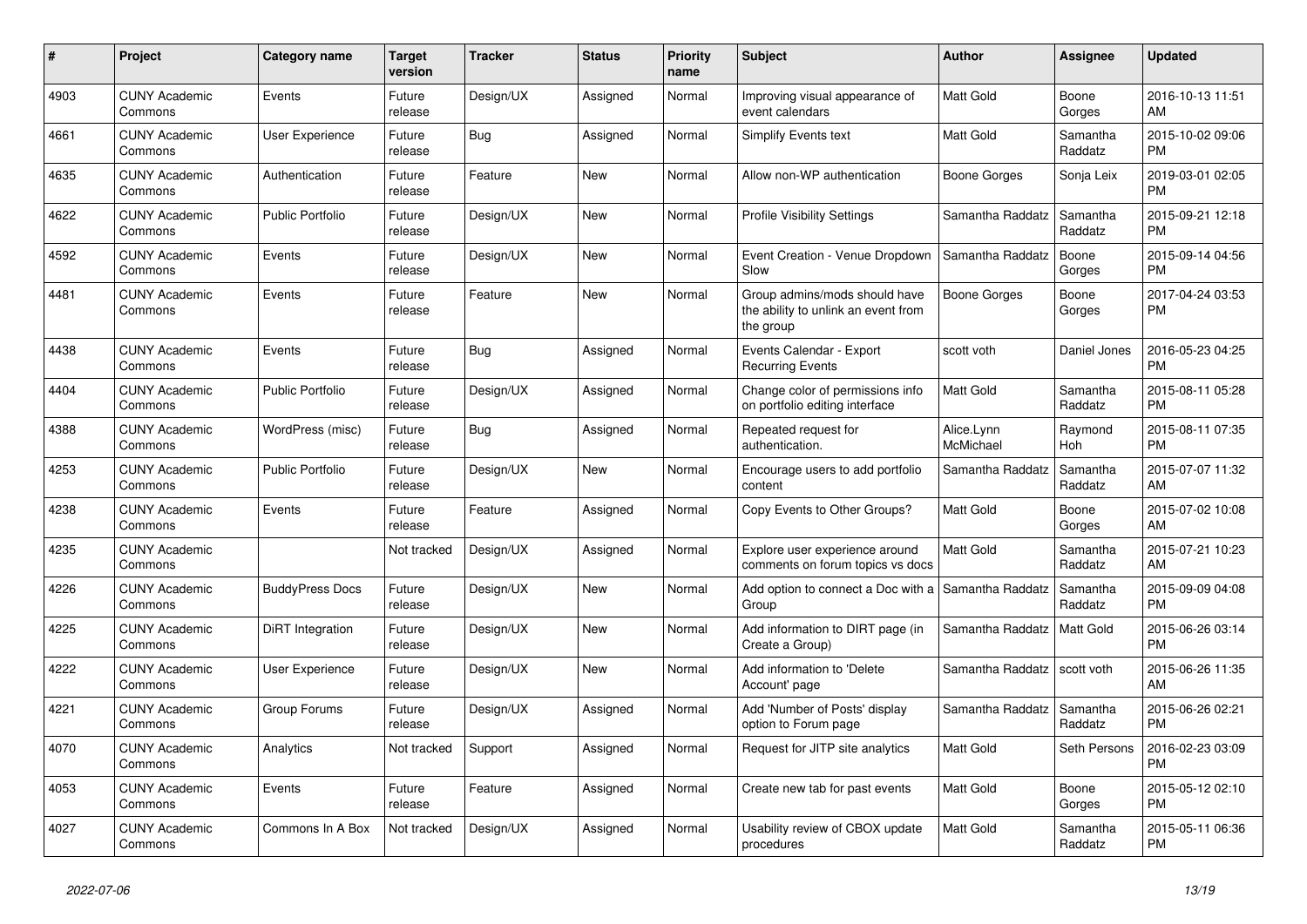| #    | <b>Project</b>                  | <b>Category name</b>     | <b>Target</b><br>version | <b>Tracker</b> | <b>Status</b> | <b>Priority</b><br>name | <b>Subject</b>                                                             | <b>Author</b>    | Assignee         | <b>Updated</b>                |
|------|---------------------------------|--------------------------|--------------------------|----------------|---------------|-------------------------|----------------------------------------------------------------------------|------------------|------------------|-------------------------------|
| 3939 | <b>CUNY Academic</b><br>Commons | <b>WordPress Plugins</b> | Future<br>release        | Bug            | Hold          | Normal                  | Activity stream support for<br>Co-Authors Plus plugin                      | Raymond Hoh      | Raymond<br>Hoh   | 2015-11-09 06:13<br><b>PM</b> |
| 3770 | <b>CUNY Academic</b><br>Commons | <b>Public Portfolio</b>  | Future<br>release        | Feature        | Assigned      | Normal                  | Improve Layout/Formatting of<br>Positions Area on Public Portfolios        | Matt Gold        | Chris Stein      | 2015-04-01 09:17<br><b>PM</b> |
| 3768 | <b>CUNY Academic</b><br>Commons | <b>Public Portfolio</b>  | Future<br>release        | Feature        | Assigned      | Normal                  | Institutions/Past positions on<br>public portfolios                        | Matt Gold        | Boone<br>Gorges  | 2018-04-23 10:44<br>AM        |
| 3759 | <b>CUNY Academic</b><br>Commons | WordPress (misc)         | Future<br>release        | Feature        | Assigned      | Normal                  | Review Interface for Adding Users<br>to Blogs                              | <b>Matt Gold</b> | Boone<br>Gorges  | 2015-03-24 05:52<br><b>PM</b> |
| 3691 | <b>CUNY Academic</b><br>Commons | <b>WordPress Plugins</b> | Future<br>release        | Bug            | New           | Normal                  | <b>WPMU Domain Mapping</b><br>Debugging on cdev                            | Raymond Hoh      | Matt Gold        | 2014-12-12 09:04<br>AM        |
| 3662 | <b>CUNY Academic</b><br>Commons | <b>SEO</b>               | Future<br>release        | Feature        | Assigned      | Normal                  | Duplicate Content/SEO/Google<br>issues                                     | Matt Gold        | Raymond<br>Hoh   | 2015-04-13 04:37<br><b>PM</b> |
| 3657 | <b>CUNY Academic</b><br>Commons | WordPress (misc)         | Not tracked              | Feature        | <b>New</b>    | Normal                  | Create alert for GC email<br>addresses                                     | <b>Matt Gold</b> | Matt Gold        | 2016-04-14 11:29<br><b>PM</b> |
| 3580 | <b>CUNY Academic</b><br>Commons | Group Blogs              | Future<br>release        | Feature        | <b>New</b>    | Normal                  | Multiple blogs per group                                                   | Boone Gorges     | Boone<br>Gorges  | 2018-02-20 02:02<br>PM        |
| 3577 | <b>CUNY Academic</b><br>Commons | My Commons               | Future<br>release        | Design/UX      | Assigned      | Normal                  | Replies to items in My Commons                                             | Matt Gold        | Raymond<br>Hoh   | 2015-04-09 05:19<br><b>PM</b> |
| 3565 | <b>CUNY Academic</b><br>Commons | My Commons               | Not tracked              | Documentation  | <b>New</b>    | Normal                  | Load Newest inconsistencies                                                | Chris Stein      | scott voth       | 2015-11-09 01:16<br><b>PM</b> |
| 3536 | <b>CUNY Academic</b><br>Commons | My Commons               | Future<br>release        | Feature        | Assigned      | Normal                  | Infinite Scroll on My Commons<br>page                                      | Matt Gold        | Raymond<br>Hoh   | 2015-04-13 04:42<br><b>PM</b> |
| 3524 | <b>CUNY Academic</b><br>Commons | Documentation            | Not tracked              | Documentation  | Assigned      | Normal                  | Post describing all you can do<br>when starting up a new blog/group        | Matt Gold        | scott voth       | 2014-10-04 12:56<br><b>PM</b> |
| 3517 | <b>CUNY Academic</b><br>Commons | My Commons               | Future<br>release        | Feature        | Assigned      | Normal                  | Mute/Unmute My Commons<br>updates                                          | Matt Gold        | Raymond<br>Hoh   | 2015-11-09 01:19<br><b>PM</b> |
| 3511 | <b>CUNY Academic</b><br>Commons | Publicity                | 1.7                      | Publicity      | Assigned      | Normal                  | Social media for 1.7                                                       | Micki Kaufman    | Sarah<br>Morgano | 2014-10-14 03:32<br><b>PM</b> |
| 3510 | <b>CUNY Academic</b><br>Commons | Publicity                | 1.7                      | Publicity      | Assigned      | Normal                  | Post on the News Blog re: 'My<br>Commons'                                  | Micki Kaufman    | Sarah<br>Morgano | 2014-10-15 11:18<br>AM        |
| 3509 | <b>CUNY Academic</b><br>Commons | Publicity                | 1.7                      | Publicity      | New           | Normal                  | Create 1.7 digital signage imagery                                         | Micki Kaufman    | Marilyn<br>Weber | 2014-10-01 12:40<br><b>PM</b> |
| 3506 | <b>CUNY Academic</b><br>Commons | Publicity                | 1.7                      | Publicity      | <b>New</b>    | Normal                  | Prepare 1.7 email messaging                                                | Micki Kaufman    | Micki<br>Kaufman | 2014-10-01 12:36<br><b>PM</b> |
| 3492 | <b>CUNY Academic</b><br>Commons | <b>WordPress Themes</b>  | Future<br>release        | Support        | Assigned      | Normal                  | Add CBOX theme to the<br>Commons                                           | scott voth       | Raymond<br>Hoh   | 2014-10-08 05:55<br><b>PM</b> |
| 3475 | <b>CUNY Academic</b><br>Commons | Events                   | Future<br>release        | Feature        | Assigned      | Normal                  | Request to add plugin to<br>streamline room<br>booking/appointment booking | Naomi Barrettara | Boone<br>Gorges  | 2014-12-01 05:14<br><b>PM</b> |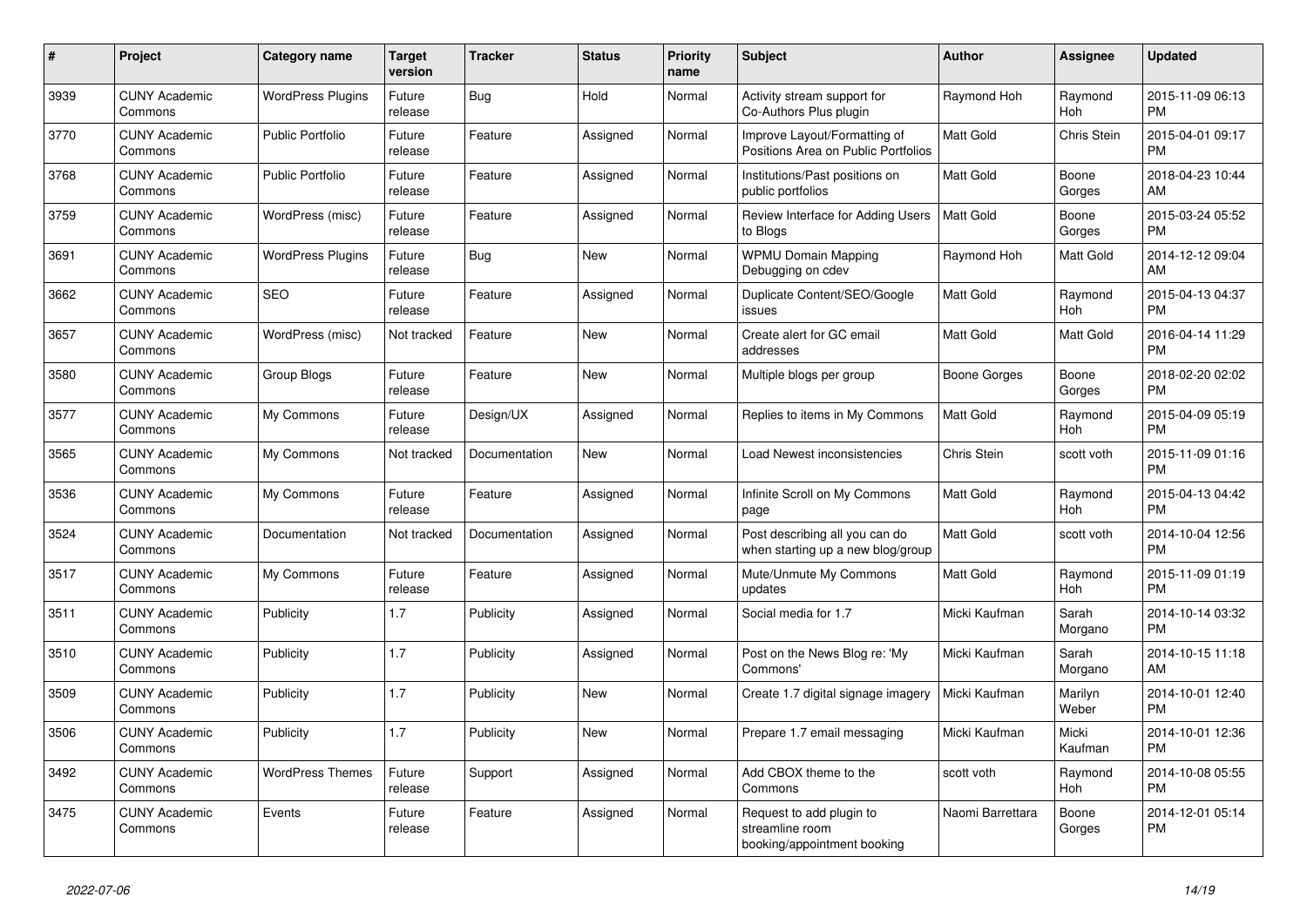| #    | Project                         | <b>Category name</b>    | <b>Target</b><br>version | <b>Tracker</b> | <b>Status</b>       | <b>Priority</b><br>name | <b>Subject</b>                                                              | Author              | <b>Assignee</b>     | <b>Updated</b>                |
|------|---------------------------------|-------------------------|--------------------------|----------------|---------------------|-------------------------|-----------------------------------------------------------------------------|---------------------|---------------------|-------------------------------|
| 3473 | <b>CUNY Academic</b><br>Commons | <b>User Experience</b>  | Future<br>release        | Feature        | Assigned            | Normal                  | Commons profile: Add help info<br>about "Positions" replacing "title"       | Keith Miyake        | Samantha<br>Raddatz | 2015-11-09 02:28<br><b>PM</b> |
| 3458 | <b>CUNY Academic</b><br>Commons | Groups (misc)           | Future<br>release        | Feature        | Assigned            | Normal                  | Filter Members of Group by<br>Campus                                        | Michael Smith       | Samantha<br>Raddatz | 2014-09-26 08:32<br><b>PM</b> |
| 3419 | <b>CUNY Academic</b><br>Commons | Group Invitations       | 1.6.14                   | Bug            | Testing<br>Required | Normal                  | Neatening the display of<br>messages on group requests                      | Matt Gold           | Boone<br>Gorges     | 2014-09-01 09:29<br><b>PM</b> |
| 3369 | <b>CUNY Academic</b><br>Commons | Reply By Email          | Not tracked              | Outreach       | Hold                | Normal                  | Release reply by email to WP<br>plugin directory                            | <b>Matt Gold</b>    | Raymond<br>Hoh      | 2016-03-01 12:46<br><b>PM</b> |
| 3330 | <b>CUNY Academic</b><br>Commons | My Commons              | Future<br>release        | Feature        | Assigned            | Normal                  | 'Commons Information" tool                                                  | <b>Boone Gorges</b> | Chris Stein         | 2014-09-22 08:46<br><b>PM</b> |
| 3308 | <b>CUNY Academic</b><br>Commons | Group Invitations       | Future<br>release        | Feature        | Assigned            | Normal                  | Allow members to rescind group<br>invitations                               | <b>Matt Gold</b>    | Boone<br>Gorges     | 2015-04-01 08:53<br><b>PM</b> |
| 3220 | <b>CUNY Academic</b><br>Commons | <b>Public Portfolio</b> | Future<br>release        | Feature        | Assigned            | Normal                  | Add indent/outdent option to<br>Formatting Buttons on Profile<br>Page       | <b>Matt Gold</b>    | Boone<br>Gorges     | 2014-05-21 10:39<br><b>PM</b> |
| 3193 | <b>CUNY Academic</b><br>Commons | Group Forums            | Future<br>release        | Feature        | Assigned            | Normal                  | bbPress 2.x dynamic roles and<br><b>RBE</b>                                 | <b>Boone Gorges</b> | Boone<br>Gorges     | 2014-09-30 01:30<br><b>PM</b> |
| 3192 | <b>CUNY Academic</b><br>Commons | Group Forums            | Future<br>release        | Feature        | Assigned            | Normal                  | Customizable forum views for<br>bbPress 2.x group forums                    | Boone Gorges        | Raymond<br>Hoh      | 2015-11-09 12:47<br><b>PM</b> |
| 3090 | <b>CUNY Academic</b><br>Commons | Twitter page            | Future<br>release        | Feature        | Assigned            | Normal                  | Prevent Retweets from showing<br>up on Commons twitter page                 | <b>Matt Gold</b>    | <b>Tahir Butt</b>   | 2016-10-24 11:31<br>AM        |
| 3059 | <b>CUNY Academic</b><br>Commons | Group Forums            | Future<br>release        | Design/UX      | New                 | Normal                  | Forum Post Permissable Content<br><b>Explanatory Text</b>                   | Chris Stein         | Chris Stein         | 2015-04-02 11:27<br>AM        |
| 3042 | <b>CUNY Academic</b><br>Commons | Public Portfolio        | Future<br>release        | Feature        | Assigned            | Normal                  | Browsing member interests                                                   | <b>Matt Gold</b>    | Boone<br>Gorges     | 2015-03-21 09:04<br><b>PM</b> |
| 3002 | <b>CUNY Academic</b><br>Commons | Search                  | Future<br>release        | Feature        | Assigned            | Normal                  | Overhaul CAC search by using<br>external search appliance                   | Boone Gorges        | Boone<br>Gorges     | 2020-07-15 03:05<br><b>PM</b> |
| 2881 | <b>CUNY Academic</b><br>Commons | <b>Public Portfolio</b> | Future<br>release        | Feature        | Assigned            | Normal                  | Redesign the UX for Profiles                                                | Chris Stein         | Chris Stein         | 2016-10-13 12:45<br><b>PM</b> |
| 2832 | <b>CUNY Academic</b><br>Commons | <b>Public Portfolio</b> | Future<br>release        | Feature        | Assigned            | Normal                  | Improve interface for (not)<br>auto-linking profile fields                  | <b>Boone Gorges</b> | Chris Stein         | 2015-01-05 08:52<br><b>PM</b> |
| 2754 | <b>CUNY Academic</b><br>Commons | Design                  | Future<br>release        | Feature        | Assigned            | Normal                  | Determine strategy for CAC logo<br>handling in top header                   | Micki Kaufman       | Chris Stein         | 2015-01-05 08:53<br><b>PM</b> |
| 2753 | <b>CUNY Academic</b><br>Commons | <b>Public Portfolio</b> | Future<br>release        | Feature        | New                 | Normal                  | Create actual actual tagification in<br>academic interests and other fields | Micki Kaufman       | Boone<br>Gorges     | 2015-01-05 08:52<br><b>PM</b> |
| 2666 | <b>CUNY Academic</b><br>Commons | About page              | Not tracked              | Documentation  | Assigned            | Normal                  | <b>Update About Text</b>                                                    | Chris Stein         | Luke Waltzer        | 2016-03-04 11:19<br>AM        |
| 2612 | <b>CUNY Academic</b><br>Commons |                         | Not tracked              | Publicity      | Assigned            | Normal                  | Pinterest site for the Commons                                              | local admin         | Sarah<br>Morgano    | 2016-03-04 11:19<br>AM        |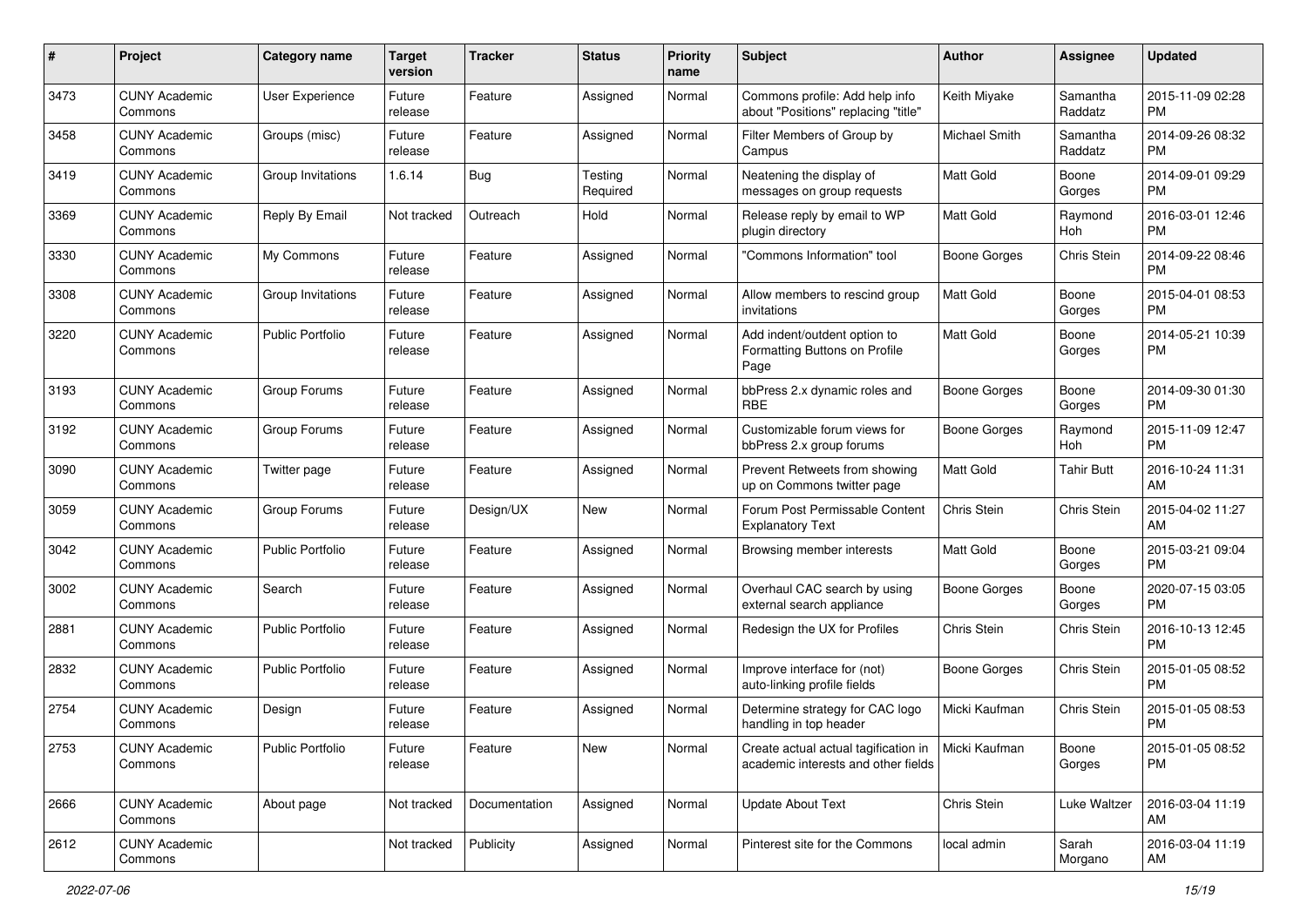| #    | Project                         | <b>Category name</b>     | <b>Target</b><br>version | <b>Tracker</b> | <b>Status</b>        | <b>Priority</b><br>name | <b>Subject</b>                                                                     | <b>Author</b>       | <b>Assignee</b>     | <b>Updated</b>                |
|------|---------------------------------|--------------------------|--------------------------|----------------|----------------------|-------------------------|------------------------------------------------------------------------------------|---------------------|---------------------|-------------------------------|
| 2574 | <b>NYCDH Community</b><br>Site  |                          |                          | Feature        | Assigned             | Normal                  | Add Way to Upload Files to<br>Groups                                               | Mark Newton         | Raymond<br>Hoh      | 2013-05-18 07:46<br><b>PM</b> |
| 2573 | <b>NYCDH Community</b><br>Site  |                          |                          | Feature        | Reporter<br>Feedback | Normal                  | Add dh_nyc twitter list feed to site                                               | <b>Mark Newton</b>  | Matt Gold           | 2013-05-16 11:42<br><b>PM</b> |
| 2571 | <b>NYCDH Community</b><br>Site  |                          |                          | Feature        | Assigned             | Normal                  | Add Google custom search box to<br>homepage                                        | Mark Newton         | Raymond<br>Hoh      | 2013-05-18 07:49<br><b>PM</b> |
| 2523 | <b>CUNY Academic</b><br>Commons | <b>BuddyPress Docs</b>   | Future<br>release        | Feature        | Assigned             | Normal                  | Allow Users to Upload Images to<br><b>BP</b> Docs                                  | <b>Matt Gold</b>    | Boone<br>Gorges     | 2015-11-09 06:14<br><b>PM</b> |
| 2175 | <b>CUNY Academic</b><br>Commons | WordPress (misc)         | Not tracked              | Support        | Assigned             | Normal                  | Subscibe 2 vs. Jetpack<br>subscription options                                     | local admin         | Matt Gold           | 2016-01-26 04:58<br><b>PM</b> |
| 2167 | <b>CUNY Academic</b><br>Commons | WordPress (misc)         | Future<br>release        | <b>Bug</b>     | Assigned             | Normal                  | <b>CAC-Livestream Plugin Issues</b>                                                | Michael Smith       | Dominic<br>Giglio   | 2015-01-02 03:06<br><b>PM</b> |
| 1888 | <b>CUNY Academic</b><br>Commons | Home Page                | Future<br>release        | Feature        | Assigned             | Normal                  | Refactor BP MPO Activity Filter to<br>support proper pagination                    | Sarah Morgano       | Boone<br>Gorges     | 2014-05-01 07:11<br><b>PM</b> |
| 1744 | <b>CUNY Academic</b><br>Commons | <b>BuddyPress Docs</b>   | Future<br>release        | Feature        | Assigned             | Normal                  | Spreadsheet-style Docs                                                             | <b>Boone Gorges</b> | Boone<br>Gorges     | 2015-11-09 06:13<br><b>PM</b> |
| 1544 | <b>CUNY Academic</b><br>Commons | Groups (misc)            | Future<br>release        | Feature        | Reporter<br>Feedback | Normal                  | Group Filtering and Sorting                                                        | <b>Matt Gold</b>    | Chris Stein         | 2019-03-01 02:25<br><b>PM</b> |
| 1508 | <b>CUNY Academic</b><br>Commons | WordPress (misc)         | Future<br>release        | Feature        | Assigned             | Normal                  | Share login cookies across<br>mapped domains                                       | <b>Boone Gorges</b> | Boone<br>Gorges     | 2012-07-02 12:12<br><b>PM</b> |
| 1460 | <b>CUNY Academic</b><br>Commons | Analytics                | Future<br>release        | Feature        | Assigned             | Normal                  | Update System Report                                                               | <b>Brian Foote</b>  | Boone<br>Gorges     | 2015-11-09 06:13<br><b>PM</b> |
| 1422 | <b>CUNY Academic</b><br>Commons | <b>BuddyPress Docs</b>   | Future<br>release        | Feature        | Assigned             | Normal                  | Make "created Doc" activity icons<br>non-mini                                      | <b>Boone Gorges</b> | Boone<br>Gorges     | 2015-11-09 05:48<br><b>PM</b> |
| 1105 | <b>CUNY Academic</b><br>Commons | WordPress (misc)         | Future<br>release        | Feature        | Assigned             | Normal                  | Rephrase Blog Privacy Options                                                      | Matt Gold           | Samantha<br>Raddatz | 2015-11-09 06:19<br><b>PM</b> |
| 860  | <b>CUNY Academic</b><br>Commons | Design                   | Future<br>release        | Design/UX      | Assigned             | Normal                  | <b>Standardize Button Treatment</b><br>Across the Commons                          | Chris Stein         | Chris Stein         | 2014-05-01 09:45<br>AM        |
| 658  | <b>CUNY Academic</b><br>Commons | <b>WordPress Plugins</b> | Future<br>release        | Feature        | Assigned             | Normal                  | Rebulid Sitewide Tag Suggestion                                                    | <b>Matt Gold</b>    | Boone<br>Gorges     | 2015-01-05 08:47<br><b>PM</b> |
| 653  | <b>CUNY Academic</b><br>Commons | Group Blogs              | Future<br>release        | Feature        | Assigned             | Normal                  | Redesign Integration of Groups<br>and Blogs                                        | <b>Matt Gold</b>    | Samantha<br>Raddatz | 2015-11-09 05:40<br><b>PM</b> |
| 636  | <b>CUNY Academic</b><br>Commons | WordPress (misc)         | Not tracked              | Support        | Assigned             | Normal                  | Create Lynda.com-like Table of<br>Contents for Prospective Tutorial<br>Screencasts | <b>Matt Gold</b>    | scott voth          | 2016-02-23 03:12<br>PM        |
| 635  | <b>CUNY Academic</b><br>Commons | BuddyPress (misc)        | Future<br>release        | Feature        | Assigned             | Normal                  | Big Blue Button -<br>Videoconferencing in Groups and<br><b>Blogs</b>               | Matt Gold           | Boone<br>Gorges     | 2011-03-14 03:24<br>PM        |
| 618  | <b>CUNY Academic</b><br>Commons | <b>BuddyPress Docs</b>   | Future<br>release        | Feature        | Assigned             | Normal                  | BuddyPress Docs: export formats                                                    | Boone Gorges        | Boone<br>Gorges     | 2015-11-09 05:38<br><b>PM</b> |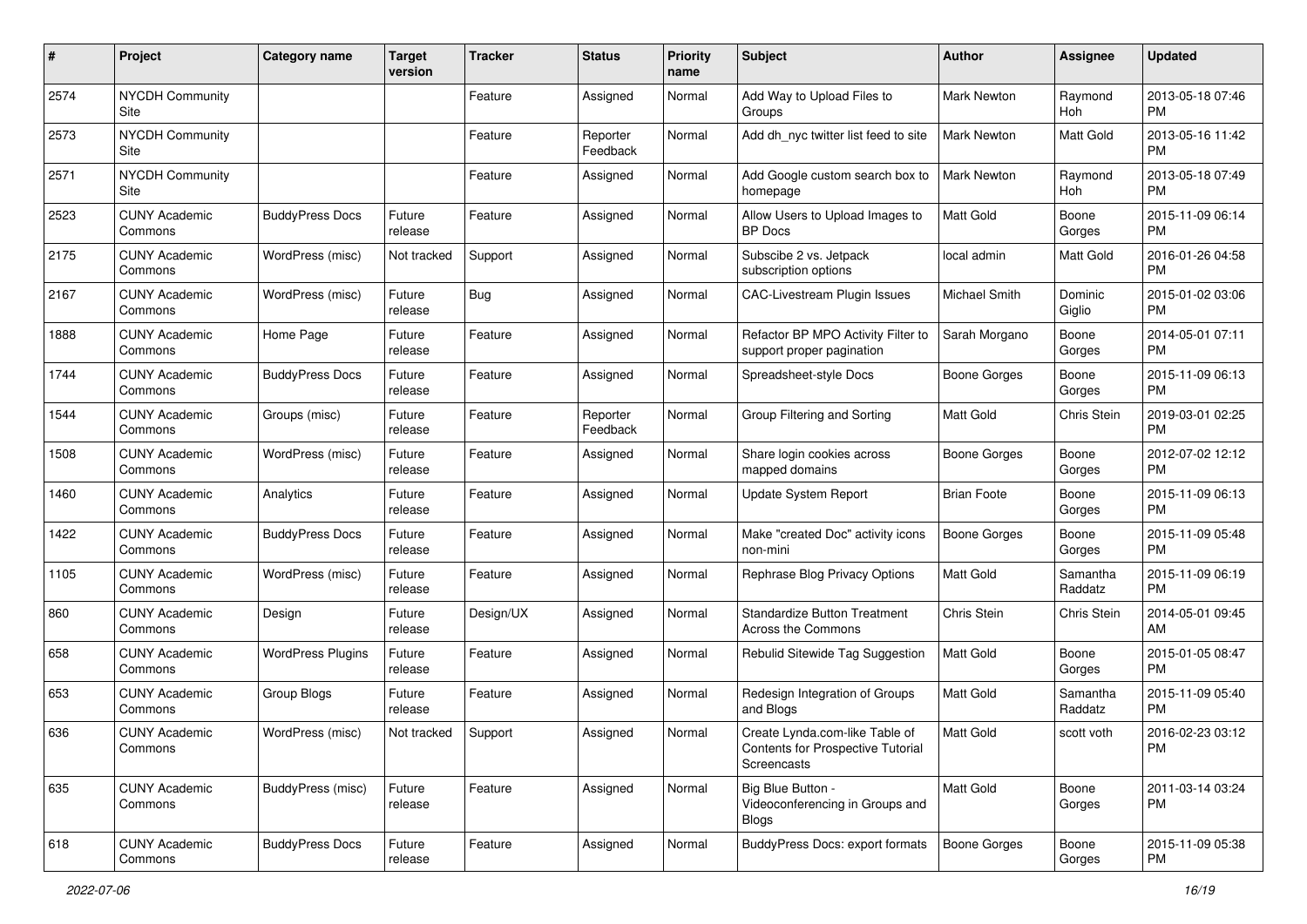| $\#$  | Project                         | <b>Category name</b>       | <b>Target</b><br>version | <b>Tracker</b> | <b>Status</b>        | <b>Priority</b><br>name | <b>Subject</b>                                                                                  | <b>Author</b>           | Assignee            | <b>Updated</b>                |
|-------|---------------------------------|----------------------------|--------------------------|----------------|----------------------|-------------------------|-------------------------------------------------------------------------------------------------|-------------------------|---------------------|-------------------------------|
| 599   | <b>CUNY Academic</b><br>Commons | BuddyPress (misc)          | Future<br>release        | Feature        | Assigned             | Normal                  | Consider adding rating plugins for<br><b>BuddyPress/BBPress</b>                                 | <b>Matt Gold</b>        | Boone<br>Gorges     | 2011-08-22 06:50<br><b>PM</b> |
| 585   | <b>CUNY Academic</b><br>Commons | Group Forums               | Future<br>release        | Feature        | Assigned             | Normal                  | Merge Forum Topics                                                                              | Sarah Morgano           | Boone<br>Gorges     | 2011-07-06 04:11<br><b>PM</b> |
| 554   | <b>CUNY Academic</b><br>Commons | BuddyPress (misc)          | Future<br>release        | Feature        | Assigned             | Normal                  | Add Trackback notifications to<br>site-wide activity feed                                       | Matt Gold               | Boone<br>Gorges     | 2015-11-09 06:19<br><b>PM</b> |
| 500   | <b>CUNY Academic</b><br>Commons | BuddyPress (misc)          | Future<br>release        | Feature        | Assigned             | Normal                  | <b>Export Group Data</b>                                                                        | Matt Gold               | Boone<br>Gorges     | 2010-12-19 12:09<br><b>PM</b> |
| 497   | <b>CUNY Academic</b><br>Commons | <b>WordPress Plugins</b>   | Future<br>release        | Feature        | Assigned             | Normal                  | Drag and Drop Ordering on<br>Gallery Post Plugin                                                | <b>Matt Gold</b>        | Ron Rennick         | 2015-11-09 06:18<br><b>PM</b> |
| 481   | <b>CUNY Academic</b><br>Commons | Groups (misc)              | Future<br>release        | Feature        | Assigned             | Normal                  | ability to archive inactive groups<br>and blogs                                                 | Michael Mandiberg       | Samantha<br>Raddatz | 2015-11-09 05:56<br><b>PM</b> |
| 435   | <b>CUNY Academic</b><br>Commons | BuddyPress (misc)          | Future<br>release        | Feature        | Assigned             | Normal                  | Include Avatar Images in Forum<br><b>Post Notification Emails</b>                               | <b>Matt Gold</b>        | Boone<br>Gorges     | 2010-12-08 12:40<br><b>PM</b> |
| 412   | <b>CUNY Academic</b><br>Commons | <b>WordPress Themes</b>    | Future<br>release        | Feature        | Assigned             | Normal                  | <b>Featured Themes</b>                                                                          | <b>Matt Gold</b>        | Dominic<br>Giglio   | 2015-01-05 08:44<br><b>PM</b> |
| 377   | <b>CUNY Academic</b><br>Commons | BuddyPress (misc)          | Future<br>release        | Feature        | Assigned             | Normal                  | Like buttons                                                                                    | Matt Gold               | Boone<br>Gorges     | 2010-11-16 05:13<br><b>PM</b> |
| 365   | <b>CUNY Academic</b><br>Commons | WordPress (misc)           | Future<br>release        | Feature        | Assigned             | Normal                  | <b>Create Mouseover Tooltips</b><br>throughout Site                                             | <b>Matt Gold</b>        | Chris Stein         | 2015-11-09 06:18<br><b>PM</b> |
| 364   | <b>CUNY Academic</b><br>Commons | <b>WordPress Plugins</b>   | Future<br>release        | Feature        | <b>New</b>           | Normal                  | <b>Bulletin Board</b>                                                                           | <b>Matt Gold</b>        |                     | 2015-01-05 08:50<br><b>PM</b> |
| 308   | <b>CUNY Academic</b><br>Commons | Registration               | Future<br>release        | Feature        | New                  | Normal                  | Group recommendations for<br>signup process                                                     | Boone Gorges            | Samantha<br>Raddatz | 2015-11-09 05:07<br><b>PM</b> |
| 287   | <b>CUNY Academic</b><br>Commons | WordPress (misc)           | Future<br>release        | Feature        | Assigned             | Normal                  | Create troubleshooting tool for<br>account sign-up                                              | <b>Matt Gold</b>        | Boone<br>Gorges     | 2015-11-09 06:17<br><b>PM</b> |
| 13912 | <b>CUNY Academic</b><br>Commons |                            | Not tracked              | Feature        | Hold                 | Low                     | posting "missed schedule"                                                                       | Marilyn Weber           |                     | 2021-02-23 10:46<br>AM        |
| 11971 | <b>CUNY Academic</b><br>Commons | <b>Email Notifications</b> | Future<br>release        | Bug            | Reporter<br>Feedback | Low                     | Pictures obscured in emailed post<br>notifications                                              | Marilyn Weber           | Raymond<br>Hoh      | 2019-11-21 01:14<br><b>PM</b> |
| 8675  | <b>CUNY Academic</b><br>Commons | User Onboarding            | Future<br>release        | <b>Bug</b>     | Reporter<br>Feedback | Low                     | Add new User search screen calls<br>for the input of email address but<br>doesn't work with one | Paul Hebert             | Boone<br>Gorges     | 2017-10-11 11:17<br>AM        |
| 8498  | <b>CUNY Academic</b><br>Commons | <b>WordPress Plugins</b>   | Future<br>release        | Feature        | <b>New</b>           | Low                     | <b>Gravity Forms Email Users</b>                                                                | Raffi<br>Khatchadourian | Matt Gold           | 2017-10-13 12:58<br><b>PM</b> |
| 6749  | <b>CUNY Academic</b><br>Commons | Events                     | Future<br>release        | Bug            | New                  | Low                     | BPEO iCal request can trigger<br>very large number of DB queries                                | Boone Gorges            | Raymond<br>Hoh      | 2016-11-15 10:09<br><b>PM</b> |
| 6392  | <b>CUNY Academic</b><br>Commons | Group Forums               | Future<br>release        | Design/UX      | Assigned             | Low                     | <b>Composition/Preview Panes in</b><br>Forum Posts                                              | Luke Waltzer            | Paige Dupont        | 2016-10-21 04:26<br><b>PM</b> |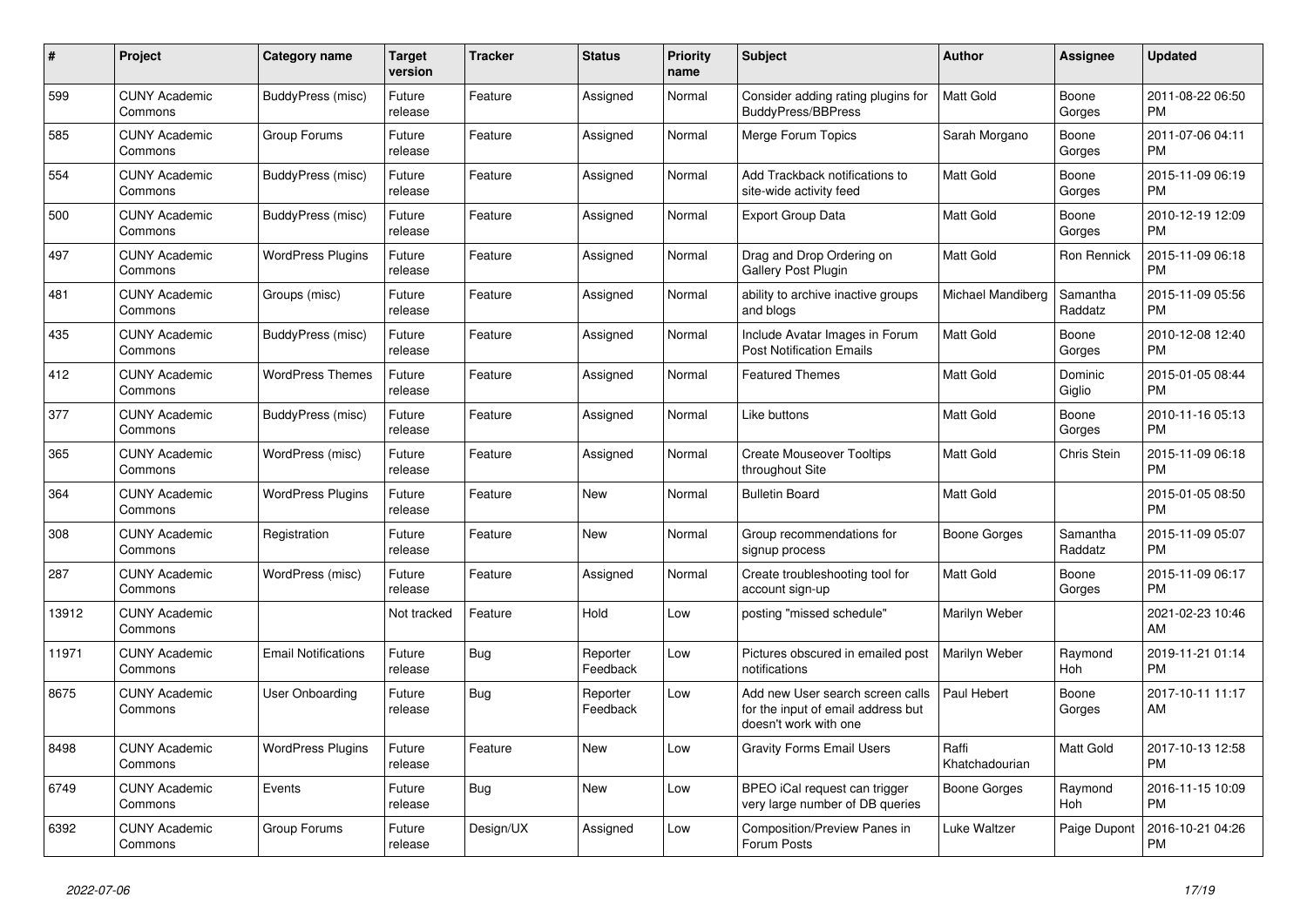| #    | Project                               | <b>Category name</b>     | <b>Target</b><br>version | <b>Tracker</b> | <b>Status</b>        | <b>Priority</b><br>name | <b>Subject</b>                                                                                                                                        | <b>Author</b>      | Assignee            | <b>Updated</b>                |
|------|---------------------------------------|--------------------------|--------------------------|----------------|----------------------|-------------------------|-------------------------------------------------------------------------------------------------------------------------------------------------------|--------------------|---------------------|-------------------------------|
| 6389 | <b>CUNY Academic</b><br>Commons       | <b>BuddyPress Docs</b>   | Future<br>release        | Feature        | New                  | Low                     | Make Discussion Area Visible<br>When Editing a Doc                                                                                                    | Luke Waltzer       | Boone<br>Gorges     | 2016-10-21 04:16<br><b>PM</b> |
| 6356 | <b>CUNY Academic</b><br>Commons       | <b>WordPress Plugins</b> | Future<br>release        | Bug            | Reporter<br>Feedback | Low                     | Should Subscribe2 be<br>deprecated?                                                                                                                   | Luke Waltzer       |                     | 2017-03-20 12:20<br><b>PM</b> |
| 5058 | <b>CUNY Academic</b><br>Commons       | Social Paper             | Future<br>release        | Feature        | New                  | Low                     | Can there be a clearer signal that<br>even when comments have<br>already been made you add<br>comments by clicking on the side?<br>(SP suggestion #5) | Marilyn Weber      | Samantha<br>Raddatz | 2016-02-11 10:24<br><b>PM</b> |
| 5053 | <b>CUNY Academic</b><br>Commons       | Social Paper             | Future<br>release        | Feature        | <b>New</b>           | Low                     | Scrollable menu to add readers<br>(SP suggestion #4)                                                                                                  | Marilyn Weber      | Samantha<br>Raddatz | 2016-04-21 05:21<br><b>PM</b> |
| 5052 | <b>CUNY Academic</b><br>Commons       | Social Paper             | Future<br>release        | Feature        | <b>New</b>           | Low                     | Sentence by sentence or line by<br>line comments (SP suggestion #3)                                                                                   | Marilyn Weber      | Boone<br>Gorges     | 2016-02-11 10:24<br><b>PM</b> |
| 5050 | <b>CUNY Academic</b><br>Commons       | Social Paper             | Future<br>release        | Feature        | New                  | Low                     | Making comments visible in SP<br>editing mode (SP suggestion #1)                                                                                      | Marilyn Weber      | Samantha<br>Raddatz | 2019-09-17 11:10<br><b>PM</b> |
| 5016 | <b>CUNY Academic</b><br>Commons       | Events                   | Future<br>release        | Feature        | Assigned             | Low                     | Allow comments to be posted on<br>events                                                                                                              | <b>Matt Gold</b>   | Raymond<br>Hoh      | 2019-03-01 02:23<br><b>PM</b> |
| 4535 | <b>CUNY Academic</b><br>Commons       | My Commons               | Future<br>release        | Bug            | <b>New</b>           | Low                     | My Commons filter issue                                                                                                                               | scott voth         | Raymond<br>Hoh      | 2015-09-01 11:17<br>AM        |
| 3615 | <b>CUNY Academic</b><br>Commons       | Redmine                  | Not tracked              | Feature        | <b>New</b>           | Low                     | Create Redmine issues via email                                                                                                                       | Dominic Giglio     | Boone<br>Gorges     | 2017-11-16 11:36<br>AM        |
| 3354 | <b>CUNY Academic</b><br>Commons       | <b>Group Files</b>       | Future<br>release        | Feature        | Assigned             | Low                     | Allow Group Download of Multiple<br><b>Selected Files</b>                                                                                             | <b>Matt Gold</b>   | Chris Stein         | 2014-08-01 08:50<br>AM        |
| 3080 | <b>CUNY Academic</b><br>Commons       | <b>Group Files</b>       | Future<br>release        | Feature        | Assigned             | Low                     | Create a system to keep track of<br>file changes                                                                                                      | Matt Gold          | Boone<br>Gorges     | 2014-02-26 10:04<br><b>PM</b> |
| 3048 | <b>CUNY Academic</b><br>Commons       | <b>Public Portfolio</b>  | Future<br>release        | Feature        | New                  | Low                     | Images for rich text profile fields                                                                                                                   | Boone Gorges       | Boone<br>Gorges     | 2014-02-19 12:56<br><b>PM</b> |
| 2618 | <b>NYCDH Community</b><br><b>Site</b> |                          |                          | <b>Bug</b>     | Assigned             | Low                     | Mark blogs as spam when created<br>by users marked as spam                                                                                            | <b>Matt Gold</b>   | Boone<br>Gorges     | 2013-06-09 11:38<br><b>PM</b> |
| 2610 | <b>CUNY Academic</b><br>Commons       | Group Invitations        | Future<br>release        | Feature        | Assigned             | Low                     | Request: Custom invitation<br>message to group invites                                                                                                | local admin        | Boone<br>Gorges     | 2015-11-09 06:13<br><b>PM</b> |
| 2577 | <b>NYCDH Community</b><br>Site        |                          |                          | Feature        | Assigned             | Low                     | Investigate Potential to Add Links<br>to the Forum                                                                                                    | <b>Mark Newton</b> | Alex Gil            | 2013-05-16 09:40<br><b>PM</b> |
| 2576 | <b>NYCDH Community</b><br>Site        |                          |                          | Bug            | Hold                 | Low                     | Test Next Button in Javascript<br><b>Tutorial Under Activities</b>                                                                                    | Mark Newton        | Alex Gil            | 2013-05-18 02:55<br><b>PM</b> |
| 2325 | <b>CUNY Academic</b><br>Commons       | BuddyPress (misc)        | Future<br>release        | Feature        | Assigned             | Low                     | Profile should have separate fields<br>for first/last names                                                                                           | local admin        | Boone<br>Gorges     | 2015-11-09 06:09<br><b>PM</b> |
| 2223 | <b>CUNY Academic</b><br>Commons       | <b>WordPress Plugins</b> | Future<br>release        | Feature        | Assigned             | Low                     | Add Participad to the CUNY<br>Academic Commons                                                                                                        | Matt Gold          | Boone<br>Gorges     | 2014-09-17 10:03<br><b>PM</b> |